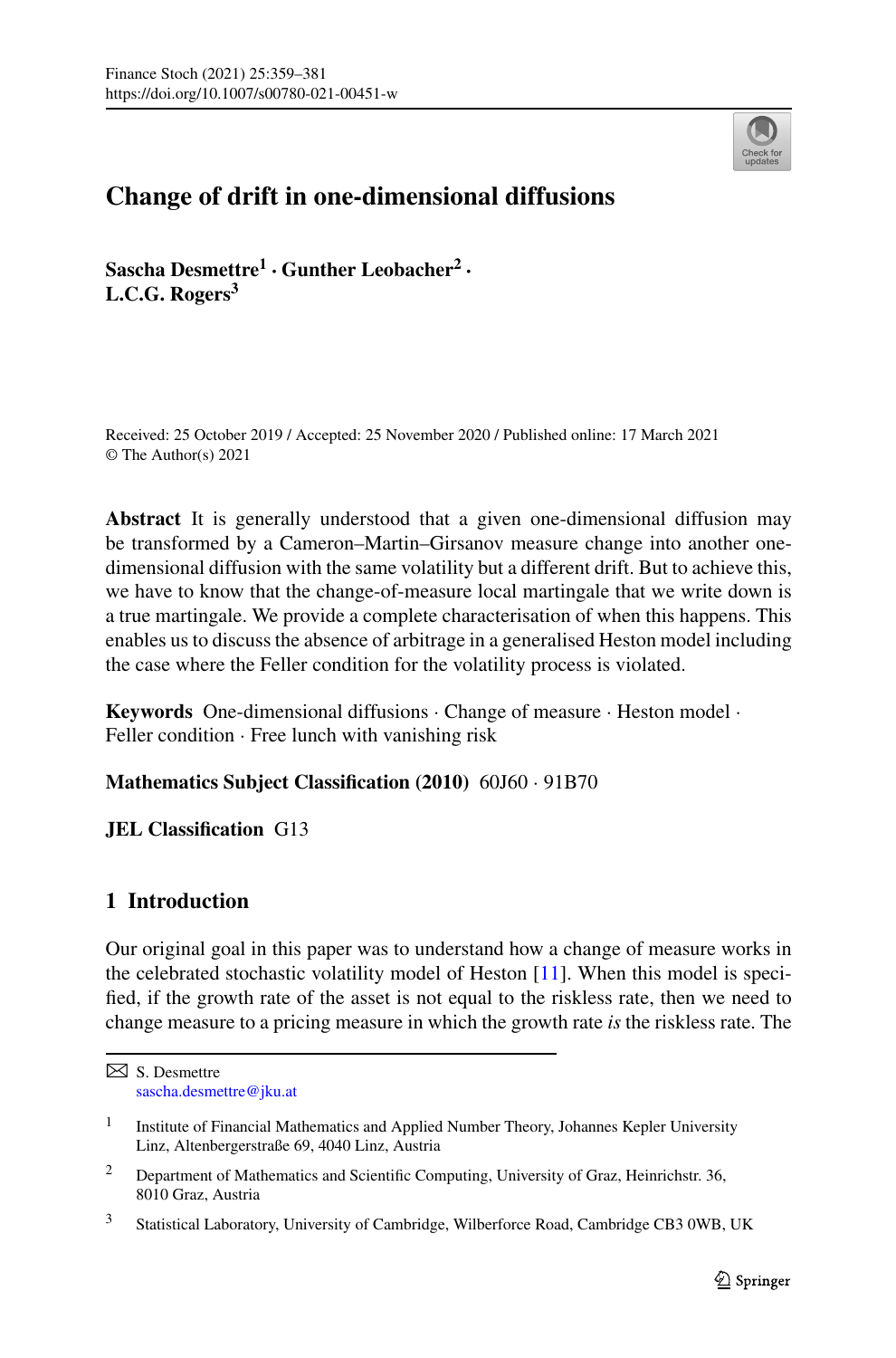<span id="page-1-0"></span>question then arises: 'Can this be done?' The answer we found was 'Not always'; and in cases where it cannot be done, general results then say that there must be arbitrage (in a suitable sense).

We then realised that the question is closely related to changing the given drift of a one-dimensional diffusion to a different drift, using a change of measure. This uses the Cameron–Martin–Girsanov theorem; but as is well known, this very general result cannot be applied without care, the main point being to decide whether the local martingale we write down to do the change of drift is actually a martingale. In general, this is hard to decide; but in the special case that concerns us, where the drift is again a function of the diffusion, we are able to derive *necessary and sufficient conditions* for the change of measure to 'work'. We present this in Sect. [2,](#page-2-0) as an algorithm to be followed to decide for any particular situation, and we illustrate this with two interesting examples. It might appear that the result we give is a reprise of the main results of Mijatović and Urusov  $[17, 16]$  $[17, 16]$  $[17, 16]$  $[17, 16]$  $[17, 16]$ , but what we do here is actually rather different. A standing assumption throughout [[17,](#page-21-0) [16\]](#page-21-0) is that if a boundary point of the diffusion can be reached in finite time, then the diffusion stops there. For the application we have in mind, in Sect. [3](#page-13-0), this assumption does not hold; we want to consider CIR processes which reach zero and immediately return. Unusually, this behaviour can be completely specified by an SDE with nice coefficients; but more generally, a diffusion which can reflect from a boundary point cannot be specified by an SDE without explicitly involving a local time term, as in the Tanaka SDE for reflecting Brownian motion. While solutions of SDEs are very general regular onedimensional diffusions, they are not the most general examples; as is well known, the most general regular one-dimensional diffusion is specified by its scale function and speed measure, and for our purposes, it is necessary to work in this setting. This requires us to identify the Markov-process form of the Cameron–Martin–Girsanov change-of-measure local martingale, and to understand its effect on the generator of the diffusion. All this is explained in Sect. [2;](#page-2-0) we are discussing there the transformation of Markov processes by multiplicative functionals, a topic which goes back a very long way, to Itô and Watanabe [[14\]](#page-21-0), Dynkin [\[8](#page-21-0)] and references therein, and which is still of interest nowadays; see e.g. Palmowski and Rolski [[18\]](#page-21-0) or Çetin [[3\]](#page-21-0).

Our work shares common features with Hulley and Platen [[12,](#page-21-0) [13\]](#page-21-0) and Kotani [\[15](#page-21-0)], who also work with the scale and speed representation (the main result of [\[15](#page-21-0)] is also obtained by Delbaen and Shirakawa [[7\]](#page-21-0) using different methods). The question they answer is: If a one-dimensional diffusion *X* is in natural scale, when is it a martingale, and not a local martingale? Our study determines when the changeof-measure local martingale *Z* is a true martingale, which includes the problem of Hulley and Platen  $[12, 13]$  $[12, 13]$  $[12, 13]$  $[12, 13]$  and Kotani  $[15]$  as the special case  $Z = X$ .

In Sect. [3](#page-13-0), we turn to the Heston model for the stock price *S* and the volatility *v*, which defines their evolution in the 'real-world' probability *P* as

$$
dS_t/S_t = \mu(v_t) dt + \sqrt{v_t} (\rho dW_t + \rho' dW'_t), \qquad (1.1)
$$

$$
dv_t = \kappa(\theta - v_t) dt + \sigma \sqrt{v_t} dW_t.
$$
 (1.2)

Here, *W* and *W'* are independent Brownian motions,  $\kappa$ ,  $\theta$  and  $\sigma$  are strictly positive constants, and  $\rho \in (-1, 1)$  is the constant correlation between the Brownian motions driving stock and volatility. We write  $\rho' := \sqrt{1 - \rho^2}$ . The function  $\mu$  is assumed con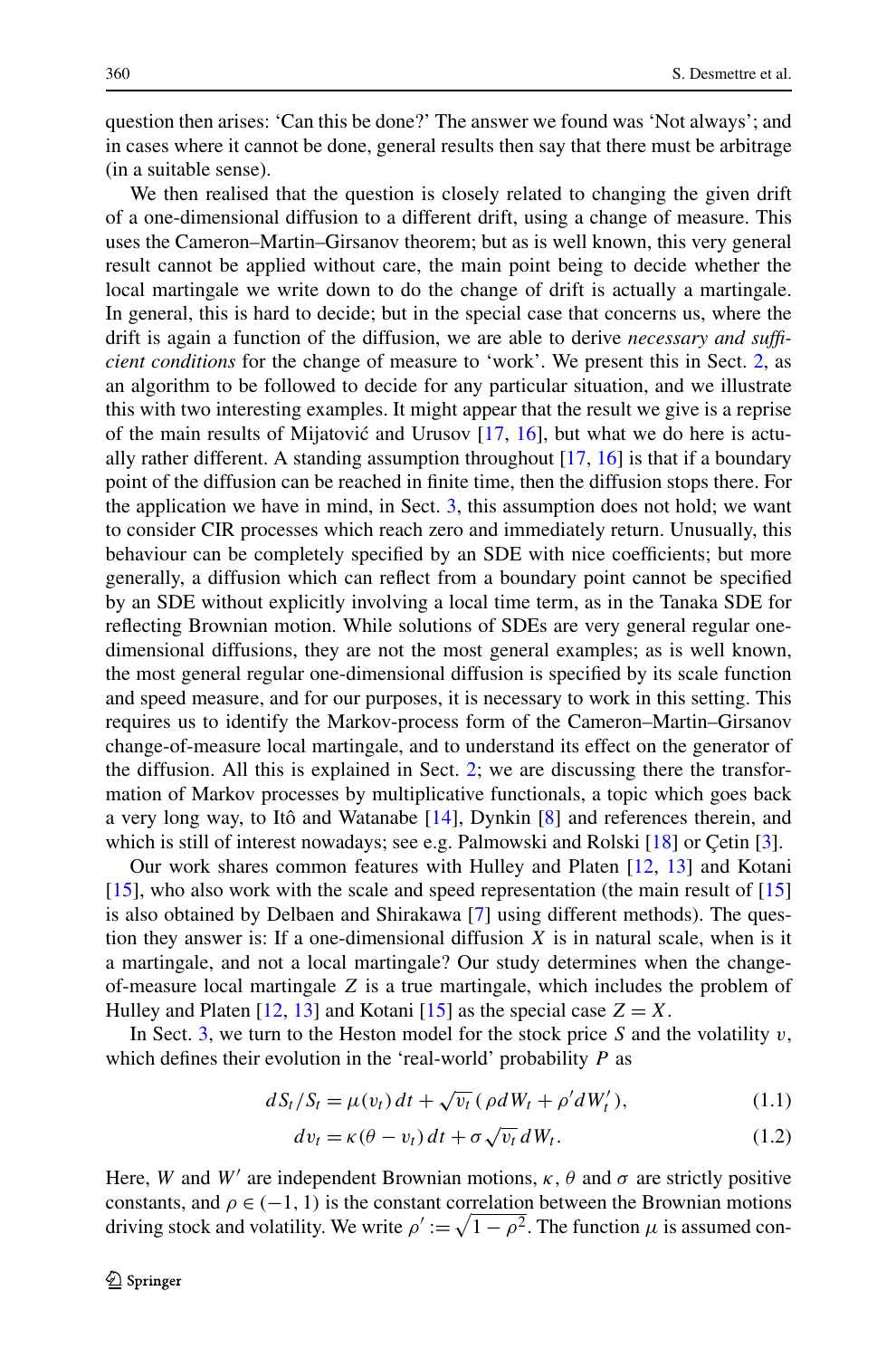<span id="page-2-0"></span>tinuous. We refer to the model ([1.1](#page-1-0)), ([1.2](#page-1-0)) as the *generalised Heston model*; a special case appears in Heston's original paper and many other studies, where  $\mu$  is taken to be constant, as is the riskless rate of interest *r*. Here **we take**  $r = 0$  **throughout** in order to simplify notation; this loses no generality, as we could equally consider *S* defined by  $(1.1)$  to be the discounted stock  $(e^{-rt}S_t)$ .

In option pricing papers on Heston's stochastic volatility model, it is typically assumed that a risk-neutral measure  $\tilde{P}$  exists and that the dynamics are stated in the corresponding risk-neutral form; see for example the extensive textbook Rouah [\[22](#page-22-0), in particular Chap. 1] and the references therein. However, the question of existence of such a risk-neutral measure is rarely investigated – save for the trivial case  $\mu = r$ . But the absence of such a risk-neutral measure implies existence of free lunch with vanishing risk, that is, a form of arbitrage! A notable exception where this problem is addressed is Wong and Heyde [[25\]](#page-22-0), where the authors give a solution to this problem assuming the Feller condition

$$
\delta := \frac{4\kappa\theta}{\sigma^2} \ge 2,
$$

a condition which keeps the volatility process strictly positive. This condition relates only to the diffusion for *v*; in particular, it is not related to what the drift  $\mu$  may be.

However, the Feller condition is frequently violated in practice as has been pointed out in Albrecher et al. [[1\]](#page-21-0) or Clark [[4,](#page-21-0) in particular Table 6.3]. Building on results in Mijatović and Urusov  $[16, 17]$  $[16, 17]$  $[16, 17]$  $[16, 17]$  $[16, 17]$ , this problem is addressed for several stochastic volatility models, including the classical Heston model, in Bernard et al. [\[2](#page-21-0)] by modifying the model so that the volatility process is stopped as soon as it hits 0. While it mathematically solves the problems incurred by a violated Feller condition, this approach is not convincing from an economic point of view.

In Sect. [3,](#page-13-0) we show that in the classical Heston model where the function  $\mu$  is constant and non-zero, a failure of the Feller condition implies that there is no riskneutral measure. However, if the drift  $\mu$  is not constant but satisfies a simple integrability condition at 0, we show that there is an equivalent local martingale measure (ELMM) even in the case where the Feller condition is not satisfied. When the Feller condition *is* satisfied, we show that there is always an ELMM.

In the [Appendix,](#page-17-0) as a gentle amusement, we directly construct a free lunch with vanishing risk (FLVR), from which it follows by the celebrated fundamental theorem of asset pricing (FTAP) of Delbaen and Schachermayer [\[5](#page-21-0), [6](#page-21-0)] that there is no equivalent *σ* -martingale measure and a fortiori no ELMM.

Does it really matter if the Feller condition fails, so that there is no ELMM? It does not; all that has happened is that we started off from a bad place, and what we should do is to immediately put ourselves into the risk-neutral measure (in effect, assume that  $\mu = 0$ ). We gain nothing by being overly introspective about the growth rate of a stock, about which we know next to nothing in any case.

#### **2 Changing measure in a one-dimensional diffusion**

We begin with a regular diffusion taking values in an interval  $I \subseteq \mathbb{R}$ . The killing measure is assumed to be zero. We write  $I^{\circ}$  for the interior of *I*, which could be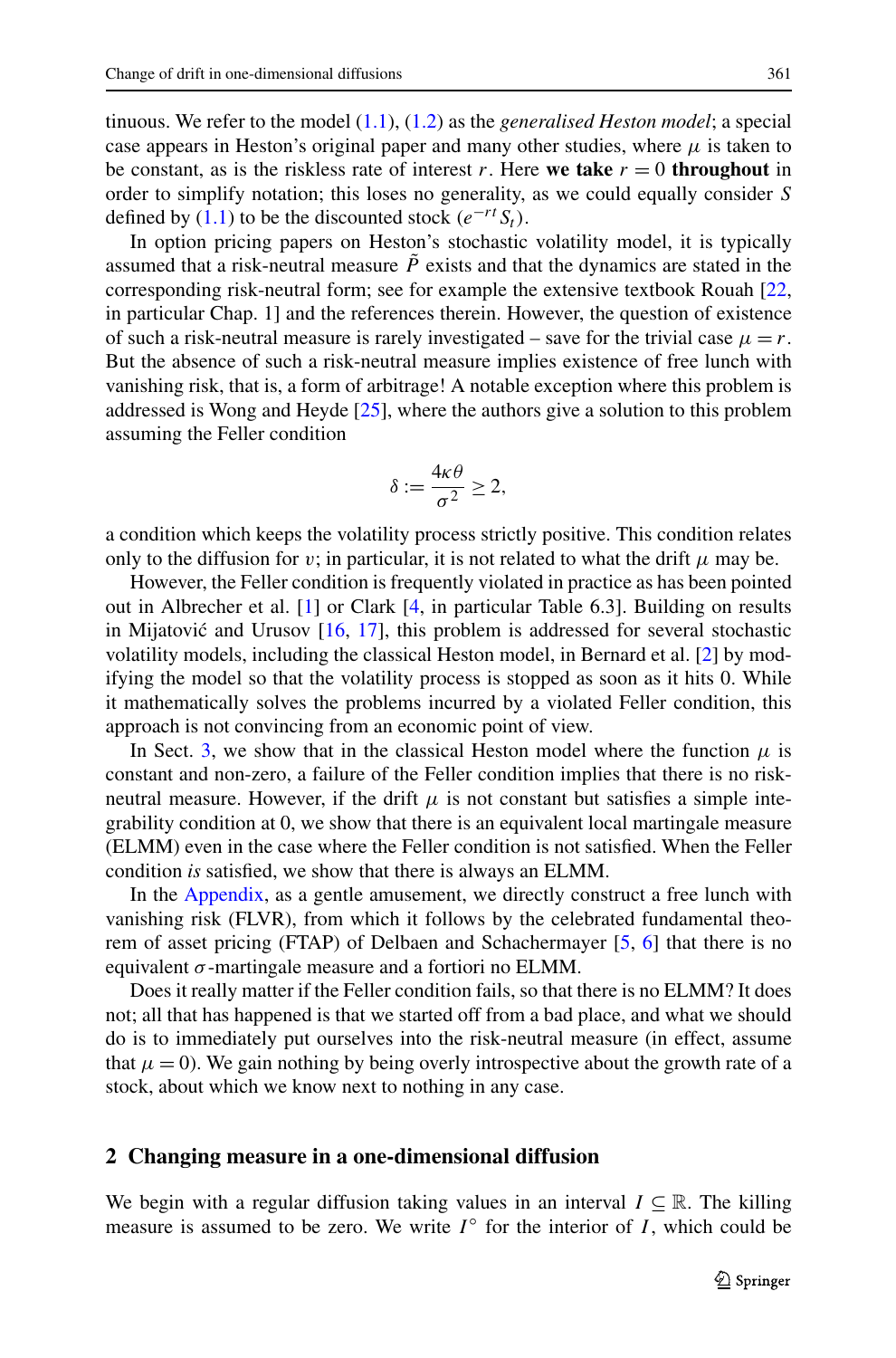<span id="page-3-0"></span>equal to *I*. We also set  $a = \inf I$ ,  $b = \sup I$  for the endpoints of *I*. The interval *I* may be the whole real line, and may contain endpoints or not. We write  $C_0$  for the space of continuous functions  $f: I \to \mathbb{R}$  with limits at the endpoints.

We let  $\Omega = C(\mathbb{R}_+; I)$  be the canonical path space with the canonical process  $X_t(\omega) = \omega(t)$  and the raw filtration given by  $\mathcal{F}_t^0 = \sigma(X_s : s \leq t)$ . If *P* is the law of *X* on  $(\Omega, \mathcal{F}_{\infty}^0)$ , we let  $(\mathcal{F}_t)$  be the universal completion of  $(\mathcal{F}_t^0)$ . We write  $\mathcal{F} = \mathcal{F}_{\infty}$ for brevity. We write *s* for the scale function of *X* and *m* for its speed measure, so that the infinitesimal generator of *X* is

$$
\mathcal{G} = \frac{1}{2} \frac{d^2}{dm \, ds},\tag{2.1}
$$

see for example Revuz and Yor [\[19](#page-21-0), Theorem VII.3.12] (while noting the different scaling factor for the speed measure there). If a boundary point is in *I* ( $a \in I$ , to fix ideas), there is a boundary condition

$$
\frac{df}{ds}(a+) = 2m(\lbrace a \rbrace) \mathcal{G}f(a). \tag{2.2}
$$

The corresponding boundary condition, if  $b \in I$ , is  $\frac{df}{ds}(b-) = 2m(\{b\})\mathcal{G}f(b)$ . See [\[19](#page-21-0), Proposition VII.3.13], again noting the different scaling factor there. We omit discussion of the situation  $m({a}) = \infty$  or  $m({b}) = \infty$ , corresponding to absorption at the boundary, as this is a special case already dealt with in the earlier works of Mijatović and Urusov  $[16, 17]$  $[16, 17]$  $[16, 17]$  $[16, 17]$ . Moreover, for volatility models which are our main application, absorbing boundaries are not reasonable from an economic point of view.

Specifying the domain of functions on which  $G$  acts is important. We fix some reference point  $\xi \in I^{\circ}$  and define the domain D of G to be the set of all f which are represented as

$$
f(x) = c_1 + \int_{\xi}^{x} \left( c_2 + \int_{\xi}^{w} 2g(u) m(du) \right) s(dw)
$$
 (2.3)

for some constants  $c_1, c_2 \in \mathbb{R}$  and a function  $g \in C_0$ . In the case of boundary points in *I*, the constants  $c_1$ ,  $c_2$  have to satisfy the necessary boundary condition (2.2), or the respective boundary condition for the upper boundary point *b*, or both if both boundary points are in *I*. If  $f \in \mathcal{D}$  is given as in (2.3), then it is immediate from (2.1) that  $\mathcal{G}f = g$ , and it can be shown that

$$
f(X_t) - \int_0^t \mathcal{G}f(X_u) \, du, \, t \ge 0, \text{ is a local martingale.} \tag{2.4}
$$

Now fix some measurable  $h: I \to \mathbb{R}_+$  satisfying for all  $c < d$  in  $I^\circ$  the condition

$$
\int_{[c,d]} h(x) m(dx) < \infty \tag{2.5}
$$

and define

$$
A_t = \int_0^t h(X_u) \, du, \qquad t \ge 0.
$$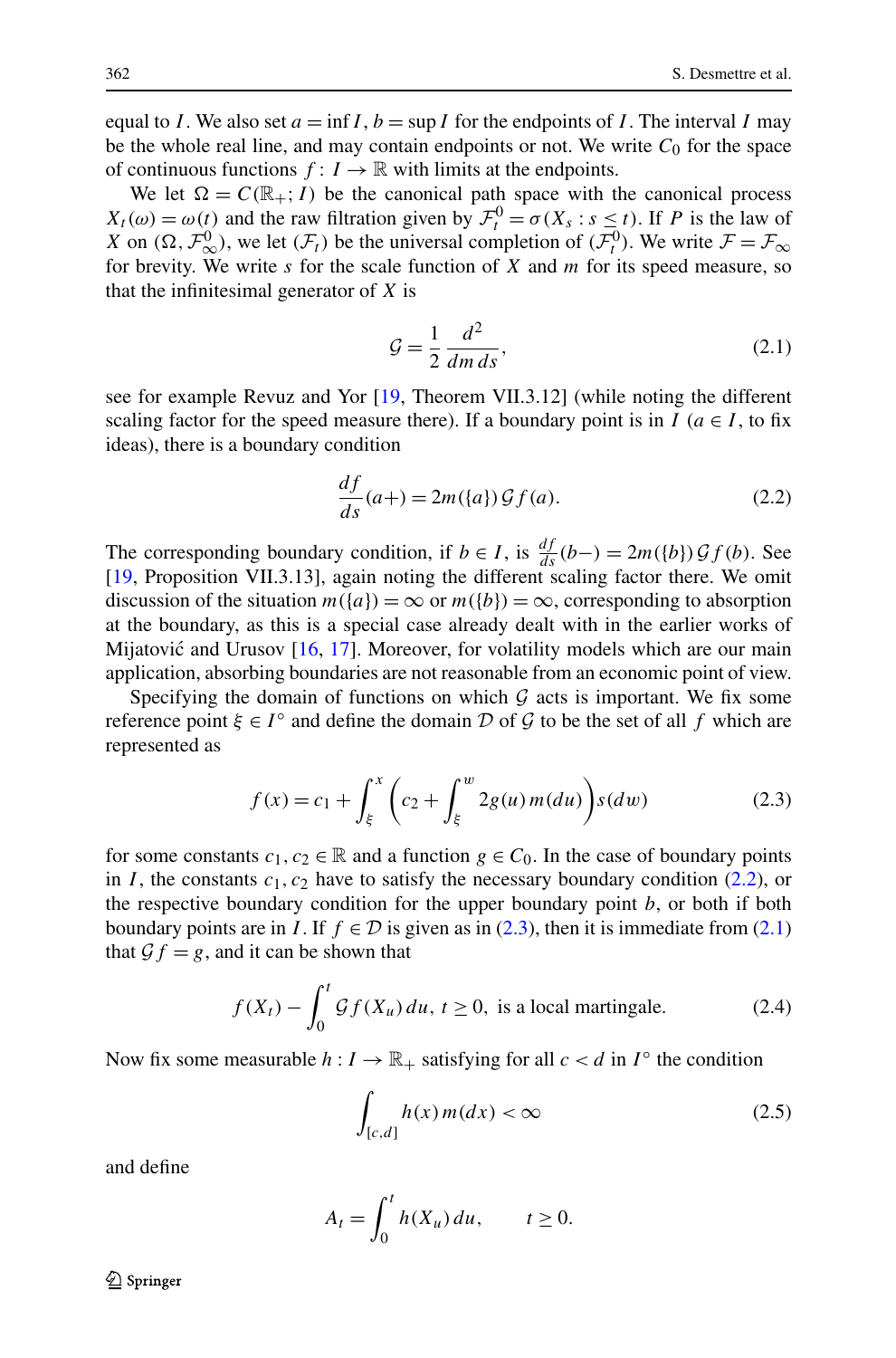<span id="page-4-0"></span>We write  $H_z := \inf\{t > 0 : X_t = z\}$ . Note that *A* may explode when *X* approaches one of the boundary points of *I*. It is worth remarking that  $A_{H_a-} < \infty = A_{H_a+}$  can happen.

The most common use of the first point of the next proposition is when  $h \equiv 1$ and we characterise the exact conditions under which the boundary point is reached in finite time; see for example Rogers and Williams [\[21](#page-22-0), Theorem V.51.2]. In the following result, we write  $P^x$  for the law of X when starting in  $x \in I$ .

**Proposition 2.1** *Suppose that the endpoint a is accessible, i.e.,*  $s(a) > -\infty$ *. Then:* 

1) *The following are equivalent*: (i)  $\int_{a+}$  (s(x) − s(a)) h(x) m(dx) < ∞;  $(iii)$  *For any*  $x_0 \in I^\circ$ ,  $P^{x_0}[A_{H_\circ} - \infty] > 0$ . 2) *The following are equivalent*: (i)  $\int_{a+}^{\infty} h(x) m(dx) < \infty;$ (ii)  $\tilde{P}^a[A_{H_a+} < \infty] = 1;$ (iii)  $P^a[A_{H_a+} < \infty] > 0$ .

*Proof* Writing  $Y_t := s(X_t)$ , we have that *Y* is a diffusion in natural scale with speed measure  $m<sup>Y</sup>$  defined by

$$
m^Y(s(x)) = m(x).
$$

The additive functional *A* is thus expressed equivalently as

$$
A_t = \int_0^t (h \circ s^{-1})(Y_u) du.
$$

Since *Y* is in natural scale with speed measure  $m<sup>Y</sup>$ , it can be represented as

$$
Y_u = B_{\tau_u}, \qquad \tau_u^Y = \inf\{t : \Lambda_t^Y > u\}, \qquad \Lambda_t^Y = \int_{s(I)} \ell(t, y) m^Y(dy),
$$

where  $\ell$  is the local time of the Brownian motion  $B$ ; see Rogers and Williams [\[21](#page-22-0), Theorem V.74.1].

For 1), first assume that  $0 < \int_{[c,d]} h(u)m(du)$  for all *c*, *d* in *I*<sup>°</sup>. Then we construct another diffusion *Z* with speed measure  $m^Z$  defined by

$$
m^{Z}(C) := \int_{C} (h \circ s^{-1})(y) dm^{Y}(y) \qquad \text{for all measurable } C \subseteq s(I)^{\circ},
$$

which is a regular diffusion by  $[21,$  Remark (ii) after (V.47.5)] and by our assumption [\(2.5\)](#page-3-0) on *h*, and

$$
Z_u = B_{\tau_u^Z}, \qquad \tau_u^Z = \inf\{t \colon \Lambda_t^Z > u\}, \qquad \Lambda_t^Z = \int_{s(I)} \ell(t, y) m^Z(dy).
$$

(We may suppose if we want that *B* is the same Brownian motion as in the definition of *Y* , as we are only concerned here with distributional properties.) Without loss of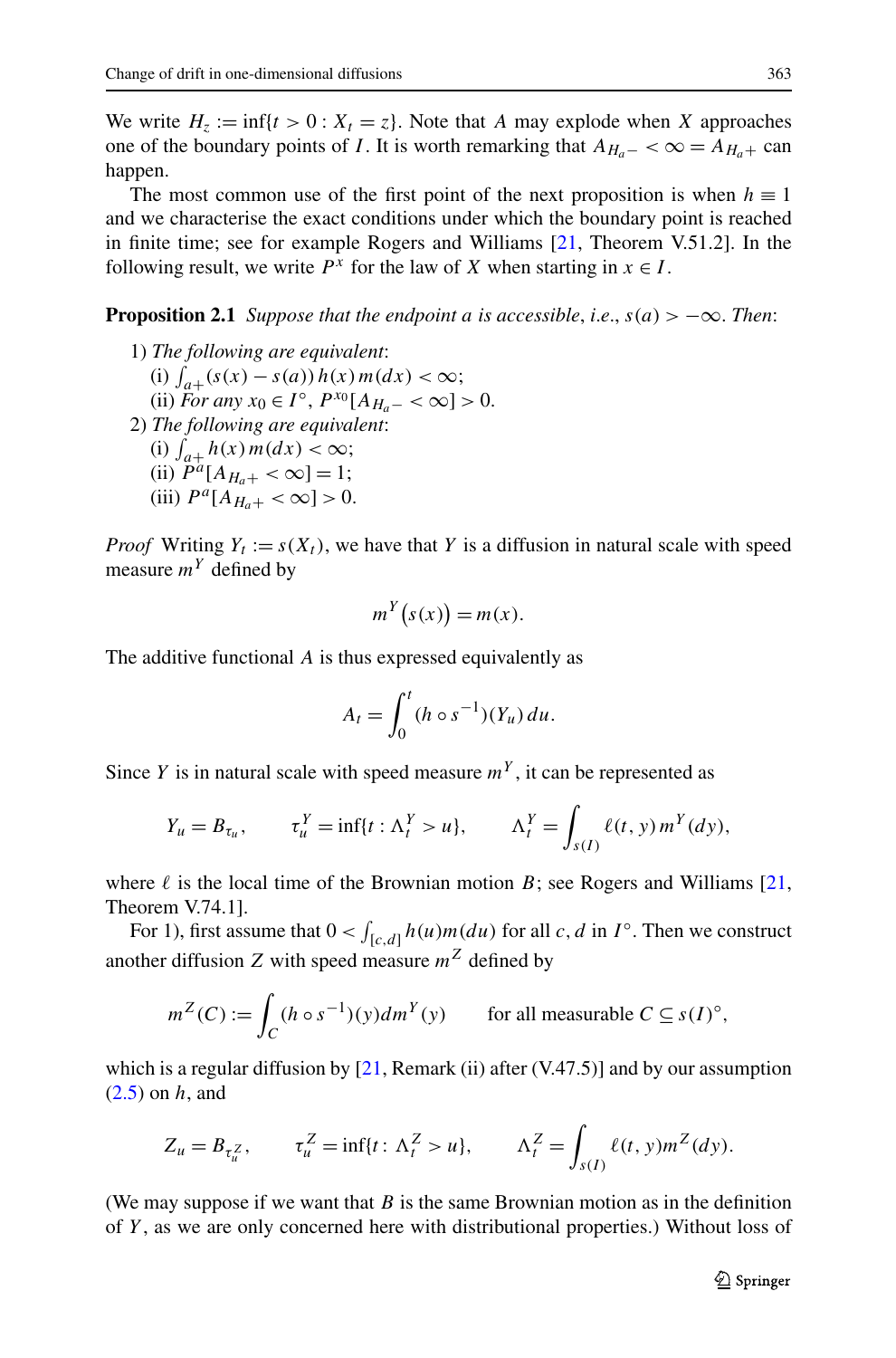generality, we may assume  $s(a) = 0$ , and we write

$$
T_0 = \inf\{t : B_t = 0\},
$$
  $H_0^Y = \inf\{t : Y_t = 0\} (= H_a^X),$   $H_0^Z = \inf\{t : Z_t = 0\},$ 

and we note that  $\tau_{H_0^Y}^Y = T_0 = \tau_{H_0^Z}^Z$ . The appropriate occupation time formula [\[21](#page-22-0), Eq. (V.49.2)] also holds for positive measurable (instead of bounded measurable) functions, by monotone convergence. Therefore

$$
\int_0^u h(X_s)ds = \int_{s(I)} \ell(\tau_u^Y, y)(h \circ s^{-1})(y) m^Y(dy) = \int_{s(I)} \ell(\tau_u^Z, z) m^Z(dz) = \Lambda_{\tau_u^Z}^Z,
$$

so that  $\Lambda_t^Z = \int_0^{\Lambda_t^Y} h(X_s)ds$  for all  $t < T_0$  (where  $\Lambda^Y$  and  $\Lambda^Z$  are strictly increasing), and therefore

$$
A_{H_a^X-} = A_{H_0^Y-} = \int_0^{H_0^Y-} h(X_s)ds = H_0^Z.
$$

Statement 1) now follows immediately from [\[21](#page-22-0), Theorem V.51.2] applied to the diffusion *Z*.

Now consider the general case where  $\int_{[c,d]} h(u) m(du)$  may vanish. We choose a positive function  $f: I \to \mathbb{R}$  with  $\int_{a+} f(u)m(du) < \infty$ . By the preceding argument,  $P[\int_0^{H_a^X} f(X_s)ds < \infty] > 0$ , so

$$
P[A_{H_a^X-} < \infty] > 0 \quad \Longleftrightarrow \quad P\bigg[\int_0^{H_a^X-} (h+f)(X_s)ds < \infty\bigg] > 0.
$$

On the other hand, by our assumption on *f* ,

$$
\int_{a+} \left( s(x) - s(a) \right) h(x) m(dx) < \infty
$$
\n
$$
\iff \int_{a+} \left( s(x) - s(a) \right) (h+f)(x) m(dx) < \infty.
$$

Thus 1) for the general case follows from the special case.

2) If we start *Y* at the boundary point 0 and run until the first time  $T_1^Y$  at which it reaches 1, then  $\tau_{T_1^Y}^Y = T_1 := \{t : B_t = 1\}$  and some simple calculus gives

$$
A_{T_1^Y} = \int_0^{T_1^Y} (h \circ s^{-1})(Y_u) du
$$
  
= 
$$
\int_0^{T_1} (h \circ s^{-1})(B_v) d\Lambda_v^Y
$$
  
= 
$$
\int_{s(I)} (h \circ s^{-1})(y) \ell(T_1^Y, y) m^Y (dy)
$$
  
= 
$$
\int_I h(x) \ell(T_1, s(x)) m(dx).
$$

 $\mathcal{D}$  Springer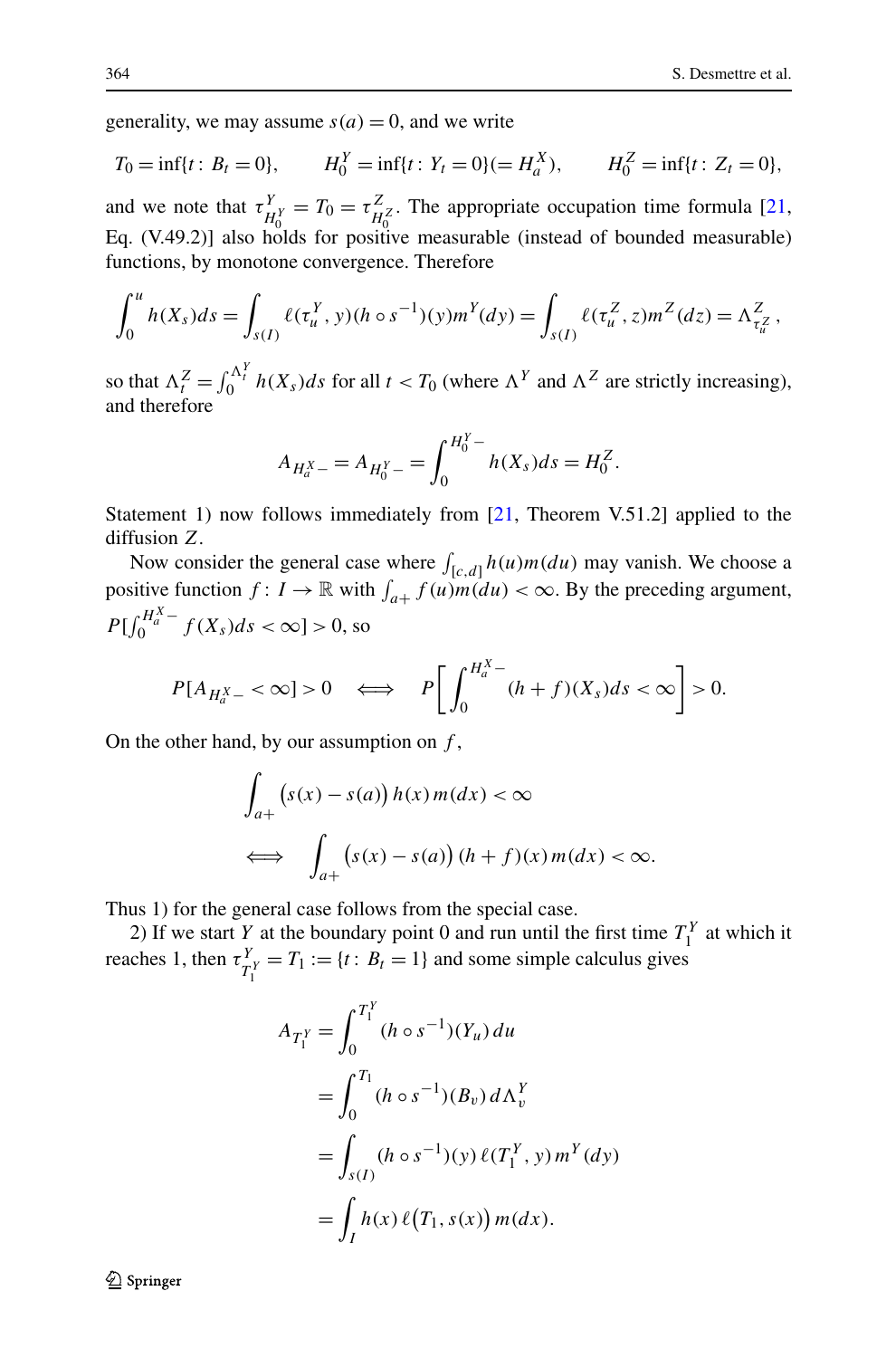<span id="page-6-0"></span>By the Ray–Knight theorem [\[21](#page-22-0), Theorem VI.52.1], the process  $y \mapsto \ell(T_1, 1 - y)$  is a BESQ(2) diffusion started at 0. So  $E[\ell(T_1, 1 - y)]$  is finite, continuous in y and positive for *y* > 0. Thus almost surely,  $\ell(T_1, 1 - y)$  is bounded for *y* in [0, 1]; hence if  $\int_{a+}^{\infty} h(x) m(dx) < \infty$ , it follows that  $A_{H_{a+}^X}$  is a.s. finite – part (ii) of the statement – and this implies part (iii) a fortiori. Going from part (iii) to part (i), if it were the case that  $\int_{a+} h(x) m(dx) = \infty$ , then since  $\ell(T_1, s(x))$  is a.s. bounded away from zero in a neighbourhood of 0, it must be that  $A_{H_a^X+}$  is a.s. infinite; a contradiction.

*Remark 2.2* Of course, there is an analogous statement for an accessible upper boundary point.

Now suppose that *Z* is a nonnegative continuous local martingale with  $Z_0 = 1$ . *Provided Z* is a martingale, we can define a new probability  $\tilde{P}$  on  $\mathcal{F}_{\infty}$  by the recipe

$$
\left. \frac{d\tilde{P}}{dP} \right|_{\mathcal{F}_t} = Z_t, \qquad t \ge 0,
$$
\n(2.6)

since by the martingale property,  $(2.6)$  implicitly defines a family of consistent finitedimensional distributions which can be extended using the Daniell–Kolmogoroff extension theorem; see Rogers and Williams [\[20,](#page-21-0) Theorem II.31.1]. To determine whether or not *Z* is a martingale, define the stopping times

$$
T_n := \inf\{t : Z_t > n\}, \qquad n = 2, 3, \ldots,
$$

which reduce *Z*, and notice that it is possible to define for every positive integer *n* a probability  $\tilde{P}_n$  on  $\mathcal{F}_{T_n}$  by

$$
\left. \frac{d\tilde{P}_n}{dP} \right|_{\mathcal{F}_{T_n}} = Z_{T_n}.
$$

But does the sequence  $(\tilde{P}_n)_{n\in\mathbb{N}}$  extend to a probability measure  $\tilde{P}$  on the whole of  $\mathcal{F}$ ? The answer is in this simple result (see Stroock and Varadhan [\[23,](#page-22-0) Theorem 1.3.5]), whose proof we give for completeness.

**Theorem 2.3** *The local martingale Z is a martingale if and only if for each*  $t > 0$ ,

$$
\tilde{P}_n[T_n \le t] \longrightarrow 0 \qquad \text{as } n \to \infty. \tag{2.7}
$$

*Proof* We have

$$
1 = E[Z_{t \wedge T_n}] = E[Z_t 1_{\{t < T_n\}}] + E[Z_{T_n} 1_{\{T_n \le t\}}] = E[Z_t 1_{\{t < T_n\}}] + \tilde{P}_n[T_n \le t].
$$

By monotone convergence, the first term on the right converges to  $E[Z_t]$  so that (2.7) is equivalent to the statement that  $E[Z_t] = 1$  for all  $t > 0$ , which is the condition that *Z* is a martingale.  $\Box$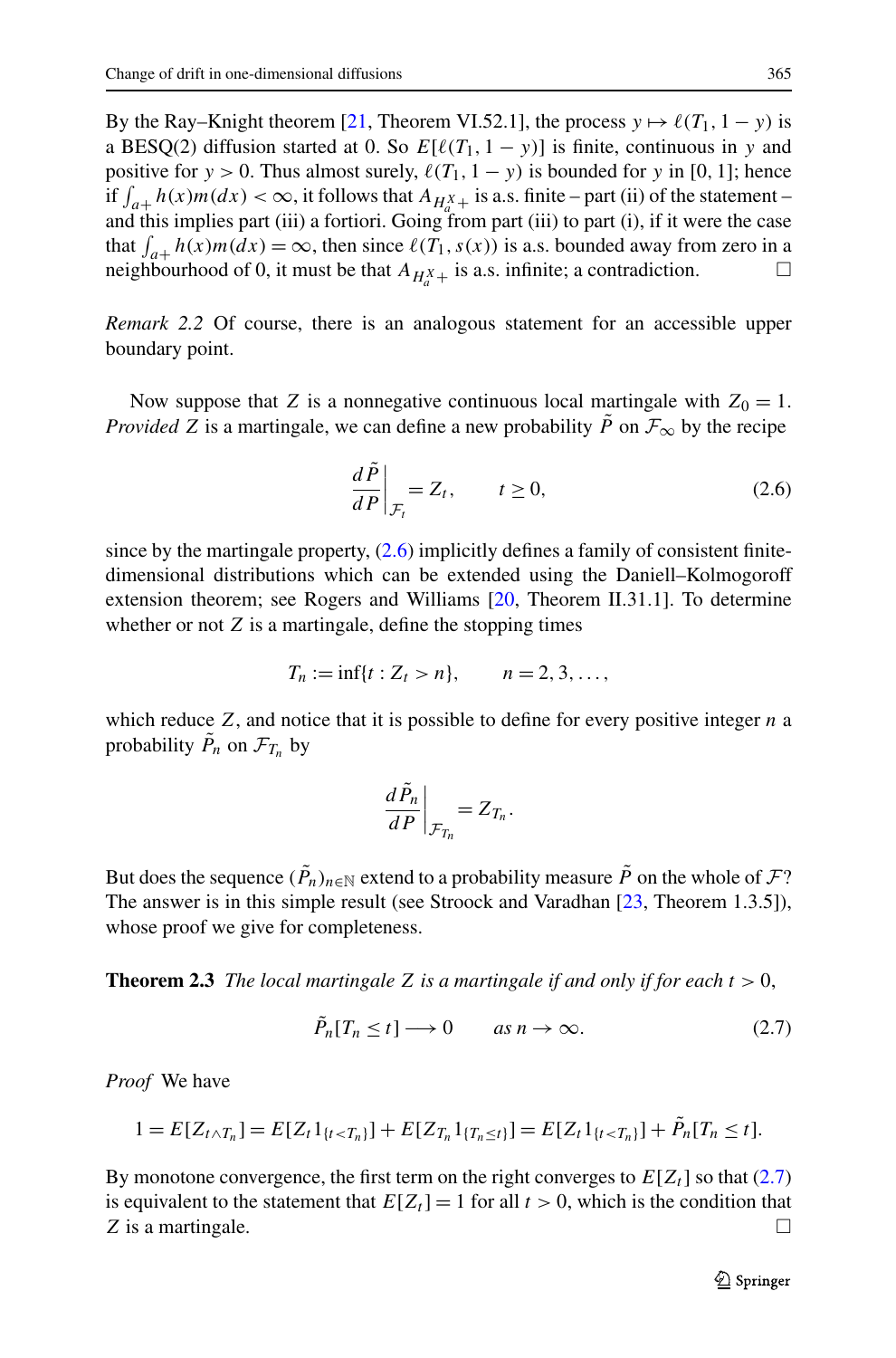<span id="page-7-0"></span>Note that in the case where *Z* is a martingale, we have  $\tilde{P}_n = \tilde{P}$  on  $\mathcal{F}_{T_n}$  for every *n*. When is the condition  $(2.7)$  for  $Z$  to be a martingale satisfied? To answer this, we

define the 'reverse measure transformation'

$$
\tilde{Z}_t := \frac{1}{Z_t}, \qquad t \ge 0,
$$
\n(2.8)

which is a positive  $\tilde{P}$ -martingale if *Z* is a martingale. Obviously, we have

$$
T_n = \inf\{t : \tilde{Z}_t < n^{-1}\}.
$$

According to Theorem [2.3,](#page-6-0)

condition ([2.7](#page-6-0))  $\iff$  *Z* is a martingale  $\iff \tilde{P}$  is well defined.

The goal now is to determine when condition  $(2.7)$  is satisfied.

We need to be more specific about the local martingales *Z* that we consider. If the diffusion *X* was specified as the solution of an SDE

$$
dX_t = \sigma(X_t) \, dW_t + \beta(X_t) \, dt, \qquad X_0 = x_0,\tag{2.9}
$$

with a pathwise unique strong solution and  $C^1$ -coefficients  $\sigma > 0$  and  $\beta$ , then we consider local martingales *Z* of the form

$$
dZ_t = c(X_t)Z_t dW_t, \t Z_0 = 1,
$$
\t(2.10)

where *c* is assumed  $C^1$  for convenience. The SDE (2.10) has the solution

$$
Z_t = \exp\left(\int_0^t c(X_u) \, dW_u - \frac{1}{2} \int_0^t c(X_u)^2 \, du\right) \tag{2.11}
$$

$$
= \varphi(X_t) \exp\bigg(-\int_0^t \frac{\mathcal{G}\varphi}{\varphi}(X_u) \, du\bigg),\tag{2.12}
$$

where  $\mathcal G$  is the generator of  $X$  and

$$
\log \varphi(x) = \int_{x_0}^{x} \frac{c}{\sigma}(y) \, dy. \tag{2.13}
$$

The equivalence of  $(2.11)$  and  $(2.12)$  is a simple exercise with Itô's formula, and is beside the point. The point is that the form (2.11) of *Z requires* that the diffusion *X* is specified as the solution of an SDE, but the form (2.12) *does not*. So we shall proceed to assume that *Z* has the form (2.12) for some strictly positive function  $\varphi \in \mathcal{D}$ which satisfies  $\varphi(x_0) = 1$ . In this generality, it may happen that  $\varphi$  vanishes in an endpoint of *I*, say e.g.  $\varphi(a) = 0$ . In that case, the integral in (2.12) might diverge; but since *Z* is a nonnegative local martingale and therefore a supermartingale, the limit  $Z_{H_a-} := \lim_{t \nearrow H_a} Z_t$  exists almost surely and we may set  $Z_t := Z_{H_a-}$  while  $X_t$  remains in  $a$ .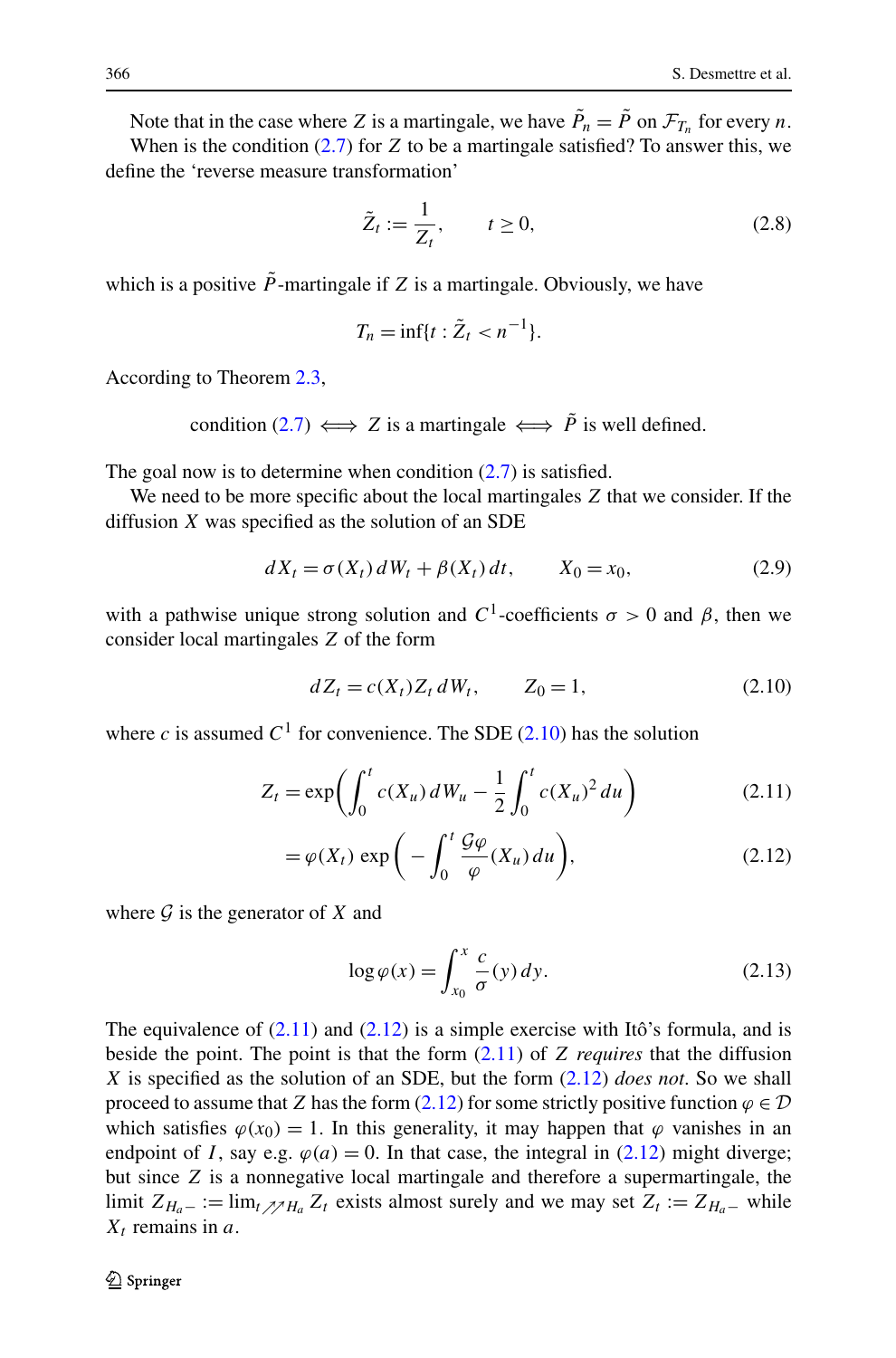<span id="page-8-0"></span>The process *Z* defined by ([2.12](#page-7-0)) is still a local martingale, since using partial integration on [\(2.12\)](#page-7-0) gives

$$
dZ_t = \big(d\varphi(X_t) - \mathcal{G}\varphi(X_t) dt\big) \exp\bigg(-\int_0^t \frac{\mathcal{G}\varphi}{\varphi}(X_u) du\bigg),\,
$$

and  $d\varphi(X_t) - \mathcal{G}\varphi(X_t) dt$  is the differential of a local martingale by [\(2.4\)](#page-3-0).

The next question is how the change of measure ([2.12](#page-7-0)) (if it *is* a change of measure) transforms the diffusion *X*. To answer this, we let  $\tilde{\mathcal{D}}$  be the set of all functions *f* such that  $f \varphi \in \mathcal{D}$ . Then using Itô's formula, it is a simple exercise to show that that for any  $f \in \mathcal{D}$ ,

$$
Z_t\left(f(X_t) - \int_0^t \tilde{\mathcal{G}}f(X_u) \, du\right), \ t \ge 0, \text{ is a local martingale},
$$

where

$$
\tilde{\mathcal{G}}f = \frac{1}{\varphi} \big( \mathcal{G}(f\varphi) - f\mathcal{G}\varphi \big). \tag{2.14}
$$

The following result relates the form of  $\tilde{\mathcal{G}}$  just found to the form [\(2.1\)](#page-3-0).

**Proposition 2.4** *We have*

$$
\tilde{\mathcal{G}} = \frac{1}{2} \frac{d^2}{d\tilde{m} d\tilde{s}},
$$

*where s*˜ *and m*˜ *take the simple forms*

$$
d\tilde{m} = \varphi^2 dm, \qquad d\tilde{s} = \varphi^{-2} ds. \tag{2.15}
$$

*Proof* Take some continuous finite-variation test function  $\psi : I \to \mathbb{R}$  which vanishes off some compact set. In what follows, we assume that *I* is open so that there are no boundary conditions to deal with, and we leave the checking of what happens in the other cases to the reader. Using integration by parts, we develop

$$
\int 2\psi(x)\varphi(x)\tilde{G}f(x) m(dx)
$$
  
= 
$$
\int 2\psi(\mathcal{G}(f\varphi) - f\mathcal{G}\varphi) dm = \int \psi\left(\frac{d}{dm}(\frac{d}{ds}(f\varphi)) - f\frac{d^2}{dmds}\varphi\right) dm
$$
  
= 
$$
-\int \frac{d}{ds}(f\varphi) d\psi + \int \frac{d\varphi}{ds} d(\psi f) = -\int \varphi \frac{df}{ds} d\psi + \int \psi \frac{d\varphi}{ds} df
$$
  
= 
$$
-\int \varphi \frac{df}{ds} d\psi + \int \psi \frac{d\varphi}{ds} \frac{df}{ds} ds = -\int \varphi \frac{df}{ds} d\psi + \int \psi \frac{df}{ds} d\varphi
$$
  
= 
$$
-\int d\left(\frac{\psi}{\varphi}\right) \varphi^2 \frac{df}{ds} = \int \frac{\psi}{\varphi} \frac{d}{dm}\left(\varphi^2 \frac{df}{ds}\right) dm = \int \psi \varphi \frac{d^2f}{d\tilde{m} d\tilde{s}} dm.
$$

Since  $\psi$  is arbitrary, the result follows.  $\Box$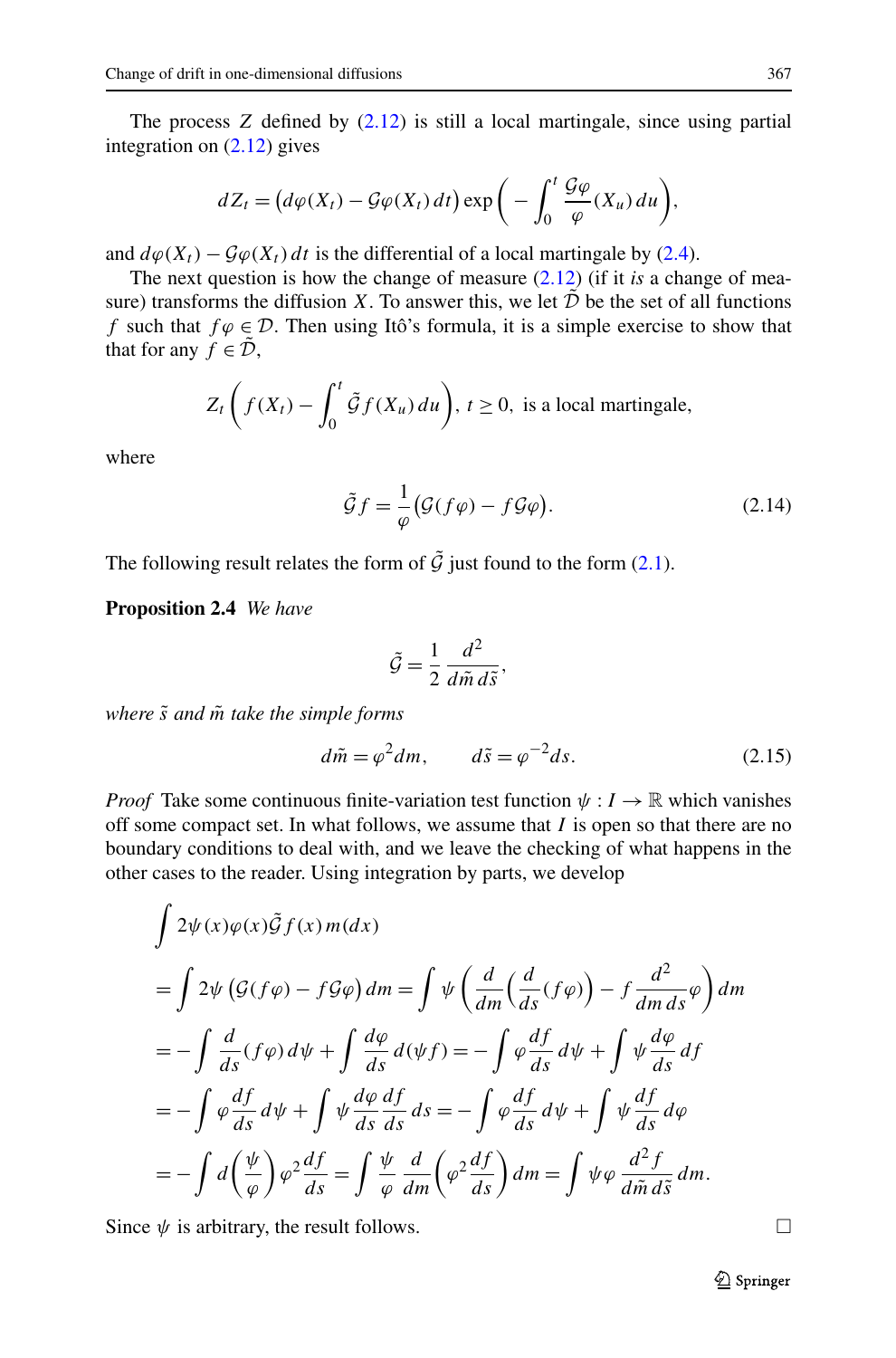<span id="page-9-0"></span>One of the benefits of Proposition [2.4](#page-8-0) is that there exists a measure  $\hat{P}$  on the path space  $C(\mathbb{R}_+; I)$  such that *X* is a one-dimensional diffusion with scale function  $\tilde{s}$  and speed measure  $\tilde{m}$ ; see Rogers and Williams [[21,](#page-22-0) V.47]. Note that in the case where *Z* is a martingale,  $\hat{P} = \tilde{P}$ , and that  $\hat{P} = \tilde{P}_n$  on  $\mathcal{F}_{T_n}$  for every *n*. So what we have to determine is

QUESTION 1: Under  $\hat{P}$ , does  $\tilde{Z}$  reach zero in finite time?

If not, then *Z* is a martingale.

**From now on,** we make the simplifying assumption

**Assumption 2.5**  $\varphi$  has a continuous density with respect to *m*.

Since  $\varphi \in \mathcal{D}$  by assumption, it is automatic that  $\varphi$  has a continuous density with respect to *s*, but in general not with respect to *m*. Assumption 2.5 holds for example if both *s* and *m* have continuous densities with respect to Lebesgue measure, which is a situation covering many examples of interest.

Next, the  $\hat{P}$ -local martingale  $\hat{Z}$  can be expressed as

$$
\tilde{Z}_t = \exp\left(-\log \varphi(X_t) - \int_0^t \varphi \tilde{\mathcal{G}}(1/\varphi)(X_u) du\right) \tag{2.16}
$$

$$
= \exp\left(\tilde{M}_t - \frac{1}{2}\langle \tilde{M} \rangle_t\right) \tag{2.17}
$$

for some continuous  $\hat{P}$ -local martingale  $\tilde{M}$ , where the representation (2.16) follows from the equality  $\varphi^{-1}\mathcal{G}\varphi = -\varphi\tilde{\mathcal{G}}(1/\varphi)$ , an immediate consequence of [\(2.14](#page-8-0)). If we make the Itô expansion of  $\log Z$  given in (2.16), we find after some calculations and simplifications that the finite-variation part of  $\log \tilde{Z}$  is

$$
-\frac{1}{2}\tilde{h}(X_t) dt, \tag{2.18}
$$

where

$$
\tilde{h} = \frac{d\varphi}{d\tilde{m}} \frac{d\varphi}{ds} = \frac{1}{\varphi^2} \frac{d\varphi}{d\tilde{m}} \frac{d\varphi}{d\tilde{s}} = \frac{1}{\varphi^2} \frac{d\varphi}{dm} \frac{d\varphi}{ds}.
$$

Hence by comparing  $(2.17)$  and  $(2.18)$ , we learn that

$$
d\langle \tilde{M} \rangle_t = \tilde{h}(X_t) dt. \tag{2.19}
$$

In particular,  $\tilde{h}$  is nonnegative. So under Assumption 2.5, it is now clear that to answer Question 1, we have to answer:

QUESTION 2: Under  $\hat{P}$ , does

$$
\tilde{A}_t := \int_0^t \tilde{h}(X_u) \, du, \qquad t \ge 0,\tag{2.20}
$$

reach infinity in finite time?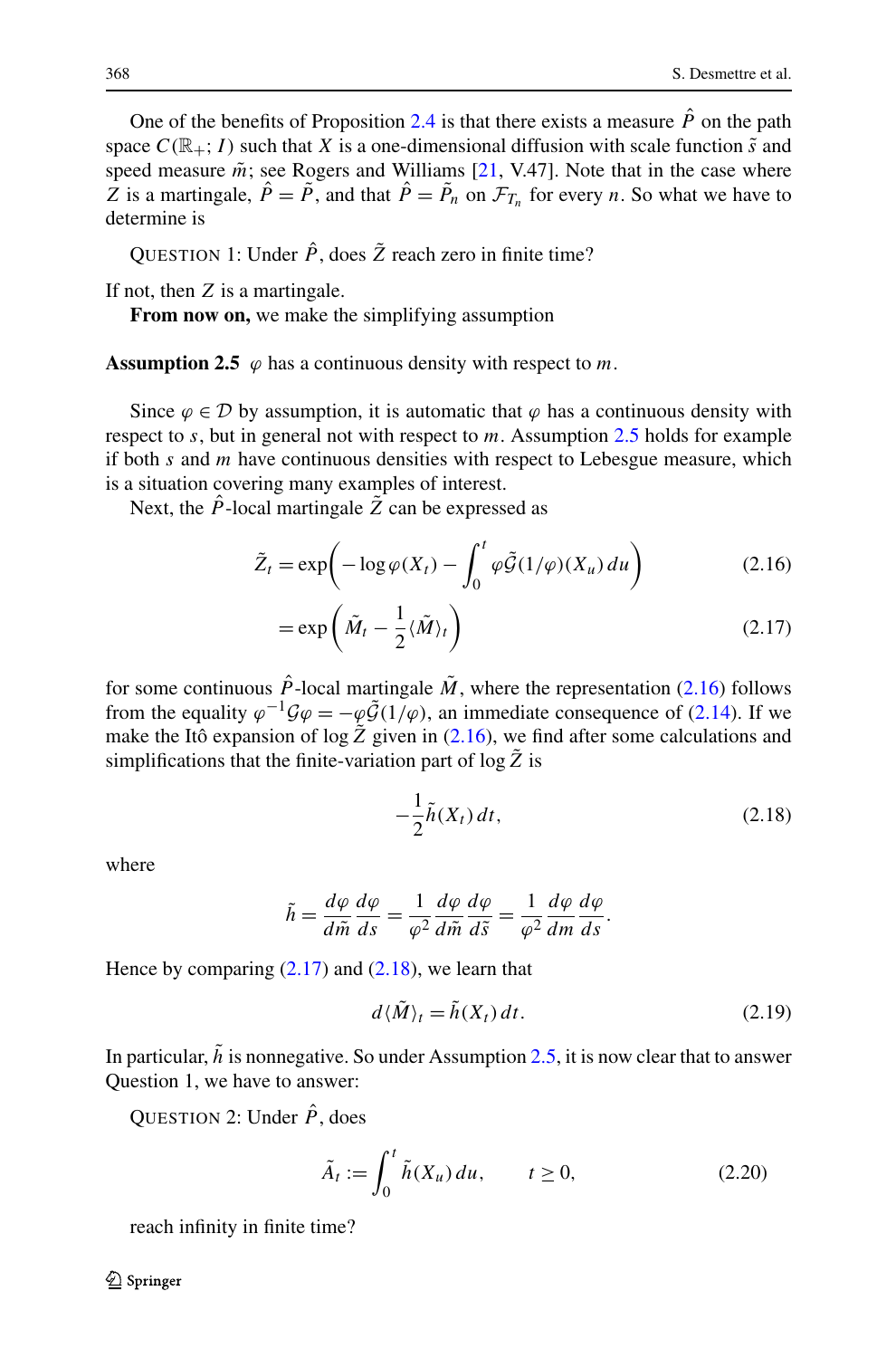<span id="page-10-0"></span>*Remark 2.6* When the diffusion is specified as the solution to an SDE, [\(2.20\)](#page-9-0) appears at Mijatović and Urusov  $[17, Eq. (9)]$  $[17, Eq. (9)]$  $[17, Eq. (9)]$ ,  $[16, Eq. (2.6)]$  $[16, Eq. (2.6)]$  $[16, Eq. (2.6)]$ . If *X* is the solution to an SDE, then

$$
s'(x) = \exp\bigg(-2\int_{x_0}^x \frac{\beta(u)}{\sigma(u)^2} du\bigg),
$$

$$
m'(x) = \frac{1}{\sigma(x)^2 s'(x)},
$$

so

$$
\tilde{h} = \frac{1}{\varphi^2} \frac{d\varphi}{dm} \frac{d\varphi}{ds} = \left(\frac{\varphi'}{\varphi}\right)^2 \frac{1}{m's'} = \left(\frac{\varphi'}{\varphi}\right)^2 \sigma^2 = \left(\log(\varphi)'\right)^2 \sigma^2 = \left(\frac{c}{\sigma}\right)^2 \sigma^2 = c^2.
$$

Now we address Question 2. If  $K \subseteq I^{\circ}$  is any compact set and if we define  $\zeta = \inf\{t : A_t = \infty\} < \infty$ , then clearly *X* must exit *K* before *ζ*, because the integrand in  $(2.20)$  $(2.20)$  $(2.20)$  is bounded on *K* by Assumption [2.5.](#page-9-0) By considering an increasing sequence of compact sets  $K_n$  increasing to  $I^\circ$ , we see that if *A* reaches infinity in finite time, *it has to be at a time when X reaches a boundary point of I .*

To understand this, we look at the diffusion  $Y = \tilde{s}(X)$  which is a diffusion in natural scale under  $\hat{P}$ , taking values in the interval  $\tilde{s}(I)$  whose endpoints are  $\tilde{a} := \tilde{s}(a) < \tilde{b} := \tilde{s}(b)$ . Two cases arise.

CASE 1:  $\tilde{a}$  *and b* are both infinite. Since *Y* is a continuous local martingale under *P* and therefore a time-change of Brownian motion, see e.g. Revuz and Yor [\[19](#page-21-0), Theorem V.1.7], *Y* cannot reach either endpoint in finite time; so the change-of-measure local martingale *Z* is a true martingale under *P* .

CASE 2: One at least of  $\tilde{a}$  and  $b$  is finite. To fix ideas, let us suppose that  $\tilde{a}$  is finite and  $b = \infty$ , and see what happens at  $\tilde{a}$ ; the treatment at a finite upper boundary point is analogous.

First, we have to ask whether *Y* reaches the lower boundary point  $\tilde{a}$  in finite time. According to Proposition [2.1](#page-4-0) (with  $h \equiv 1$ , cf. Remark [2.2](#page-6-0) (ii)), this happens if and only if

$$
\int_{a+} \left( \tilde{s}(x) - \tilde{s}(a) \right) \tilde{m}(dx) < \infty. \tag{2.21}
$$

If *Y* does *not* reach  $\tilde{a}$  in finite time, then explosion of  $\tilde{A}$  in finite time is clearly impossible.

However, if *Y does* reach  $\tilde{a}$  in finite time, then the additive functional *A* may explode at that time. In the situation considered by Mijatović and Urusov  $[17]$  $[17]$  $[17]$  where the diffusion  $X$  stops at  $a$  if it ever gets there, the criterion for explosion is (according to Proposition [2.1\)](#page-4-0)

$$
\int_{a+} \left( \tilde{s}(x) - \tilde{s}(a) \right) \tilde{h}(x) \tilde{m}(dx) = \infty.
$$
\n(2.22)

On the other hand, if the diffusion *Y* reflects off  $\tilde{a}$ , then explosion could happen at *H<sub>a</sub>*+ even though there was no explosion at *H<sub>a</sub>*−, and the criterion for *A* to explode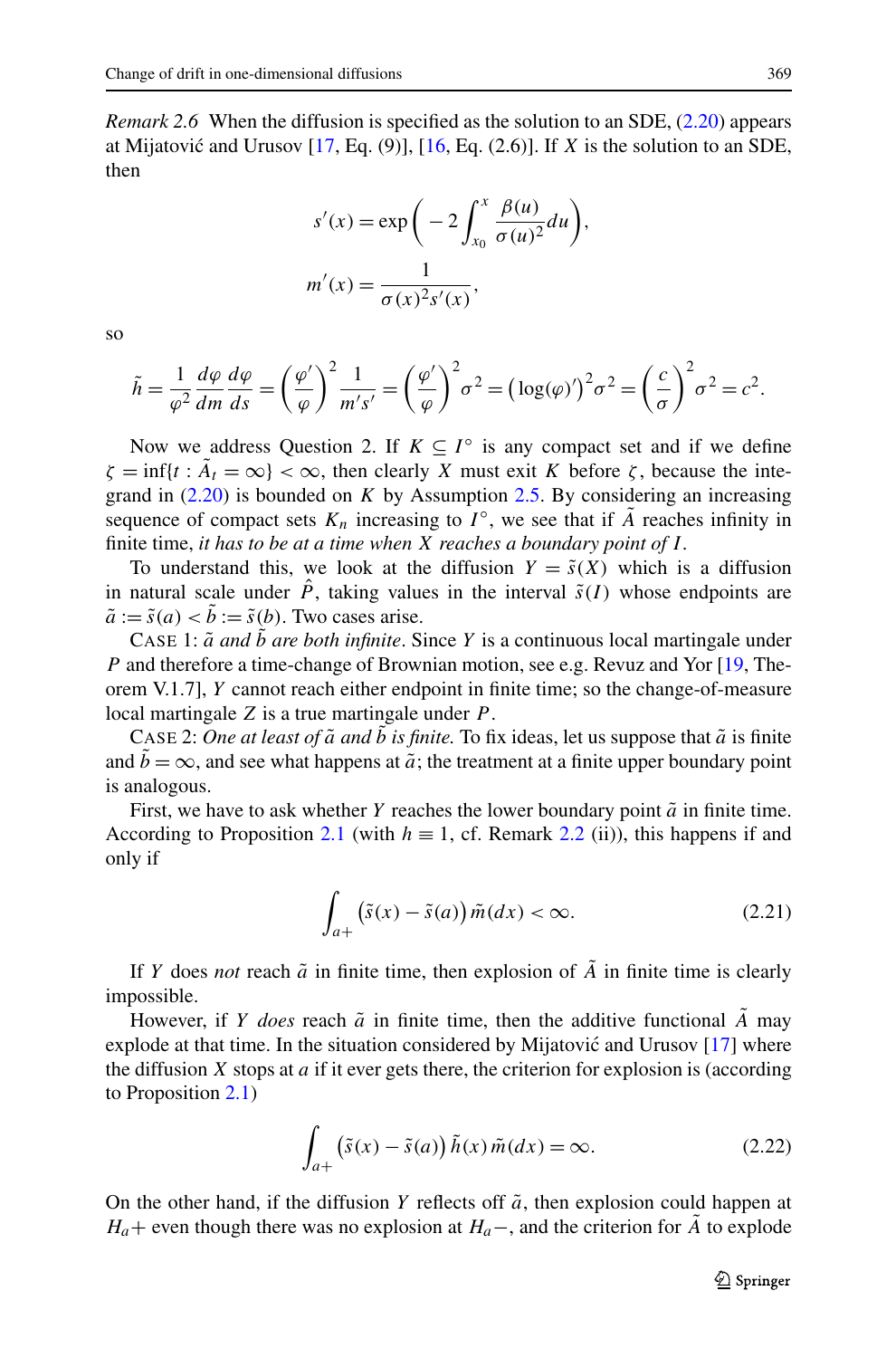<span id="page-11-0"></span>at  $H_a$ + is now

$$
\int_{a+} \tilde{h}(x)\tilde{m}(dx) = \infty \tag{2.23}
$$

by Proposition [2.1](#page-4-0), part 2). For the applications of interest to us, this is the relevant criterion, as the CIR diffusions we deal with later all reflect off the boundary point.

Notice that condition  $(2.23)$  can be equivalently expressed (due to the form  $(2.19)$  $(2.19)$  $(2.19)$ ) of  $\tilde{h}$  and [\(2.15](#page-8-0))) as

$$
\int_{a+} \frac{d\varphi}{ds}(x) \frac{d\varphi}{dm}(x) m(dx) = \infty.
$$

Thus we see that in order to decide whether the local *P* -martingale *Z* is *not* a true *P*-martingale, we have to answer the following three questions (under  $\hat{P}$ ):

- 1) Is at least one of the endpoints  $\tilde{a}$ ,  $\tilde{b}$  of  $\tilde{s}(I)$  finite?
- 2) If  $\tilde{a}$  (say) is finite, does *X* reach *a* in finite time (see  $(2.21)$ )?
- 3) If so, does  $\ddot{A}$  explode when  $\ddot{X}$  reaches  $\ddot{a}$  (see (2.23))?

To summarise then, we have the following result.

**Theorem 2.7** *Let X be a diffusion on the interval*  $I \subseteq \mathbb{R}$ ,  $X_0 = x_0 \in I$ ,  $a := \inf I$ , *b* := sup *I* , *with scale function s and speed measure m*. *We define the change-ofmeasure local martingale Z by*

$$
Z_t = \varphi(X_t) \exp\bigg(-\int_0^t \frac{\mathcal{G}\varphi}{\varphi}(X_u) du\bigg), \qquad t \ge 0,
$$

*where G is the generator of X and*  $\varphi$  *is strictly positive and*  $C^1$  *with*  $\varphi(x_0) = 1$ *. Let P*<sup> $P$ </sup> *be a probability measure on*  $C([0,\infty))$  *under which X is a diffusion with scale function s*˜ *and speed measure m*˜ , *where*

 $d\tilde{m} = \omega^2 dm$  *and*  $d\tilde{s} = \omega^{-2} ds$ .

*Denote*  $\tilde{a} = \tilde{s}(a)$ ,  $\tilde{b} = \tilde{s}(b)$ . *Assume further Assumption* [2.5.](#page-9-0) *Suppose that all of the following three conditions are satisfied*:

1) At least one of the endpoints  $\tilde{a}$ ,  $\tilde{b}$  is finite.

2) At least one of the finite endpoints is reached in finite time under  $\hat{P}$  (see ([2.21](#page-10-0))).

3) *There is a finite endpoint which is reached in finite time and at which the additive functional*  $\tilde{A}$  *explodes under*  $\hat{P}$  (*see* (2.23) *or* [\(2.22\)](#page-10-0)).

*Then the change-of-measure local P -martingale Z is not a true P -martingale*. *Otherwise*, *it is*.

*Remark 2.8* In Çetin [\[3\]](#page-21-0), a similar question to ours is discussed, by giving a class of absolutely continuous measure changes using potentials. More specifically, we characterise the positive functions  $\varphi$  for which *Z* is a true martingale, whereas [\[3](#page-21-0), Theorem 3.2] shows that if  $\varphi$  is a potential, then Z is a true martingale. The key differ-ences are that [\[3\]](#page-21-0) works in an SDE setting and that the statement of [\[3](#page-21-0), Theorem 3.2]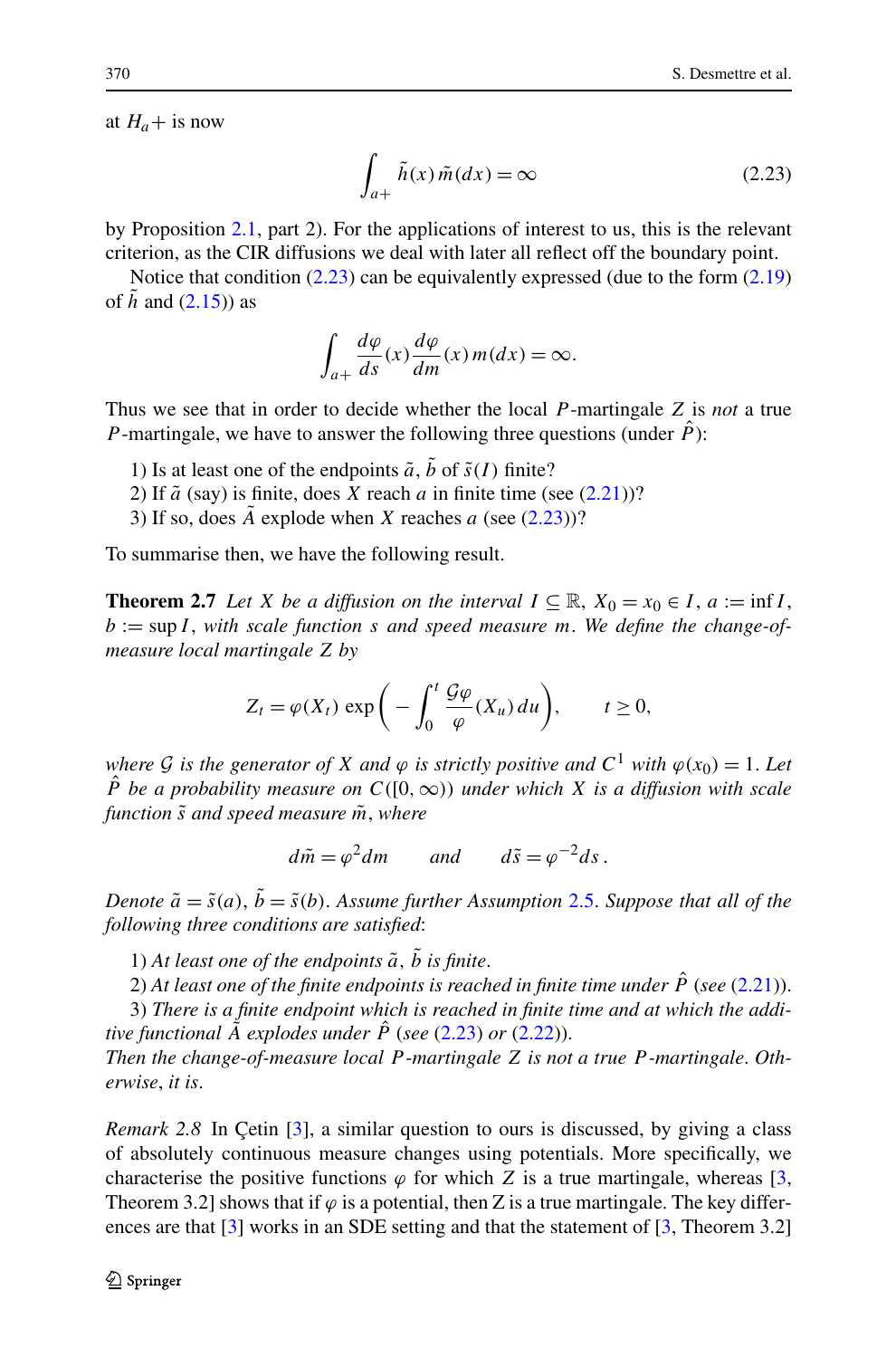<span id="page-12-0"></span>assumes *X* has a semimartingale local time; but the most general one-dimensional diffusion such as we work with need not be a semimartingale.

If *Z* is a martingale under *P*, then the recipe  $(2.6)$  defines a new measure  $\ddot{P}$  on the path space under which the canonical process is again a regular diffusion. The law  $\tilde{P}$ is therefore absolutely continuous with respect to *P* , but not in general equivalent. For checking whether *Z* actually is a martingale, we use the measure  $\hat{P}$  and Theorem [2.7](#page-11-0). Here are two interesting examples, where the process is given by the SDE recipe  $(2.9)$  $(2.9)$  $(2.9)$ and the change-of-measure local martingale is of the form ([2.10](#page-7-0)).

*Example [2.9](#page-7-0)* A canonical example is when *X* solves (2.9) with  $\sigma(x) \equiv 1$ ,  $\beta(x) \equiv 0$ , on  $I = [0, \infty)$  with  $X_0 = x_0 > 0$ . That is, *X* is of the form  $X_t = x + W_{t \wedge H_0}$ , where *W* is a standard Brownian motion and  $H_0$  is the time when *X* hits  $\{0\}$ . We want  $c(x) = 1/x$  so that *X* solves the BES(3) SDE

$$
dX_t = \frac{1}{X_t}dt + d\tilde{W}_t, \qquad X_0 = x_0,
$$

under  $\hat{P}$ . In this example,  $a = 0$ ,  $b = \infty$ ,  $s(x) = x$  and  $m'(x) = 1$ . From [\(2.13\)](#page-7-0) and [\(2.15\)](#page-8-0), we find that  $\varphi(x) = x/x_0$ , and we may take  $\tilde{s}(x) = -x_0^2/x$ ,  $\tilde{m}'(x) = x^2/x_0^2$ , and therefore  $\tilde{a} = -\infty$ ,  $\tilde{b} = 0$ . According to our method, we next ask whether the finite boundary point  $\tilde{b}$  can be reached in finite time. By the integral test [\(2.21](#page-10-0)) (in the analogous form for an upper boundary), the process *X* approaches  $\infty$  (or  $\tilde{s}(X)$ ) approaches 0) under  $\hat{P}$ , but never gets there.

Thus by Theorem [2.7,](#page-11-0) there is an absolutely continuous change of measure, taking Wiener measure *P* to the law  $\hat{P}$  of BES(3) started at  $x_0$ , which is absolutely continuous with respect to Wiener measure *P*. Here  $\hat{P}$  is not equivalent to *P*, since  $Z \equiv X$ is not a.s. positive.

Note that in this example, we knew from the outset that *Z* is a true martingale, but nevertheless, the application of our recipe is illuminating.

*Example 2.10* An important example for the CIR process [\(1.2\)](#page-1-0) followed by the volatility in the Heston model is the case where under *P* , the diffusion *X* follows

$$
dX_t = 2\sqrt{X_t^+} \, dW_t + \delta_0 \, dt, \qquad X_0 = x_0 > 0,\tag{2.24}
$$

the squared-Bessel SDE of dimension  $\delta_0 > 0$ . See Revuz and Yor [\[19](#page-21-0), Chap. XI] for a definitive account. Suppose that we want to perform a measure change to transform the SDE to

$$
dX_t = 2\sqrt{X_t^+} \, d\tilde{W}_t + \delta_1 \, dt, \qquad X_0 = x_0 > 0,\tag{2.25}
$$

where again  $\delta_1 > 0$ . This requires us to add a drift  $c(X_t)dt$  to  $dW_t$  in (2.24), where

$$
c(x) = (\delta_1 - \delta_0)/(2\sqrt{x}).
$$

Simple calculations give

$$
\varphi(x) = x^{(\delta_1 - \delta_0)/4},
$$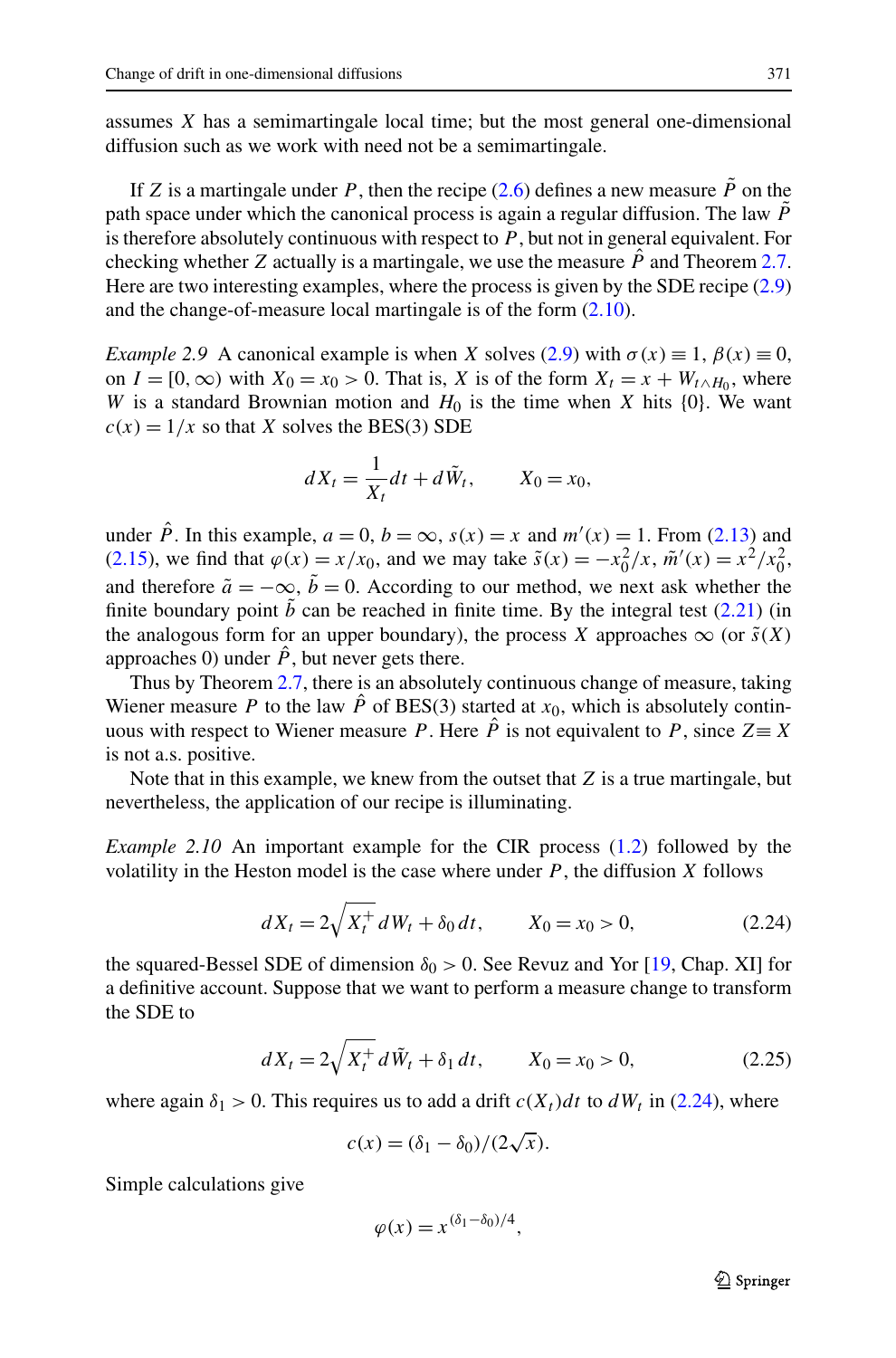<span id="page-13-0"></span>taking  $x_0 = 1$  with no real loss of generality. The scale function  $\tilde{s}$  is given by

$$
\tilde{s}'(x) = \exp\left(-\int^x \frac{2\delta_1}{4y} dy\right) = \exp\left(-\frac{1}{2}\delta_1 \log x\right) = x^{-\delta_1/2},
$$

so that (up to irrelevant constants)

$$
\tilde{s}(x) = \begin{cases} x^{(2-\delta_1)/2}, & \text{if } \delta_1 \neq 2, \\ \log x, & \text{if } \delta_1 = 2. \end{cases}
$$

There are three cases to understand:

1)  $0 < \delta_1 < 2$ : Here,  $\tilde{a} = 0$  and  $\tilde{b} = \infty$ . The criterion ([2.21](#page-10-0)) shows that  $\tilde{a}$  is reached in finite time under  $\hat{P}$ , and the criterion [\(2.23\)](#page-11-0) requires us to calculate

$$
\int_{a+} \tilde{h}(x) \tilde{m}(dx) = \int_{0+} \left(\frac{\varphi'(x)}{\varphi(x)}\right)^2 \frac{1}{\tilde{s}'(x)} dx = \frac{(\delta_0 - \delta_1)^2}{16} \int_{0+} x^{-2+\delta_1/2} dx = \infty.
$$

So in this case, there is *never* an absolutely continuous change of measure which achieves the desired drift, whatever  $\delta_0 \neq \delta_1$ .

2)  $\delta_1 = 2$ : In this case,  $\tilde{s}(x) = \log x$ , thus  $\tilde{a} = -\infty$  and  $b = \infty$ . So the first check of our recipe fails, and there is an absolutely continuous measure change that achieves the desired drift.

3)  $\delta_1 > 2$ : This time,  $\tilde{s}(x) = -x^{-(\delta_1 - 2)/2}$ , so  $\tilde{b} = 0$ ,  $\tilde{a} = -\infty$ . However, the cri-terion [\(2.21\)](#page-10-0) is infinite for approaching  $\tilde{b}$ , so *X* approaches but never reaches  $\infty$ under  $\hat{P}$ , and there is an absolutely continuous measure change which turns the dynamics of *X* into [\(2.25\)](#page-12-0).

So to summarise, if we want to use a change of measure to change the dimension of a BESQ( $\delta_0$ ) to  $\delta_1 \neq \delta_0$ , this is

- *never* possible if  $\delta_1$  < 2,
- *always* possible if  $\delta_1 \geq 2$ .

It may be surprising that this dichotomy is not affected by the value of  $\delta_0$ . Here is some intuition about the result. Informally, the change-of-measure local martingale is a true martingale if when we see a path of the diffusion under  $\hat{P}$ , we can never be certain that we are not looking at a path of the diffusion under *P*. If  $\delta_1 \geq 2$ , then the paths under  $\hat{P}$  will never reach 0, and this is the only place where we can expect to see immediately whether the law is *P* or *P*. On the other hand, if  $\delta_1 < 2$ , then the path will eventually reach 0, and the fine structure of the path at  $H_0+$  will reveal which value of *δ* is the truth.

#### **3 Arbitrage opportunities in the Heston model**

As is well known, the SDE ([1.2](#page-1-0)) for the Heston volatility has a pathwise unique strong solution from any nonnegative starting point. The following fact about the strict positivity of a CIR process is also well known; see for example Göing-Jaeschke and Yor [[9\]](#page-21-0).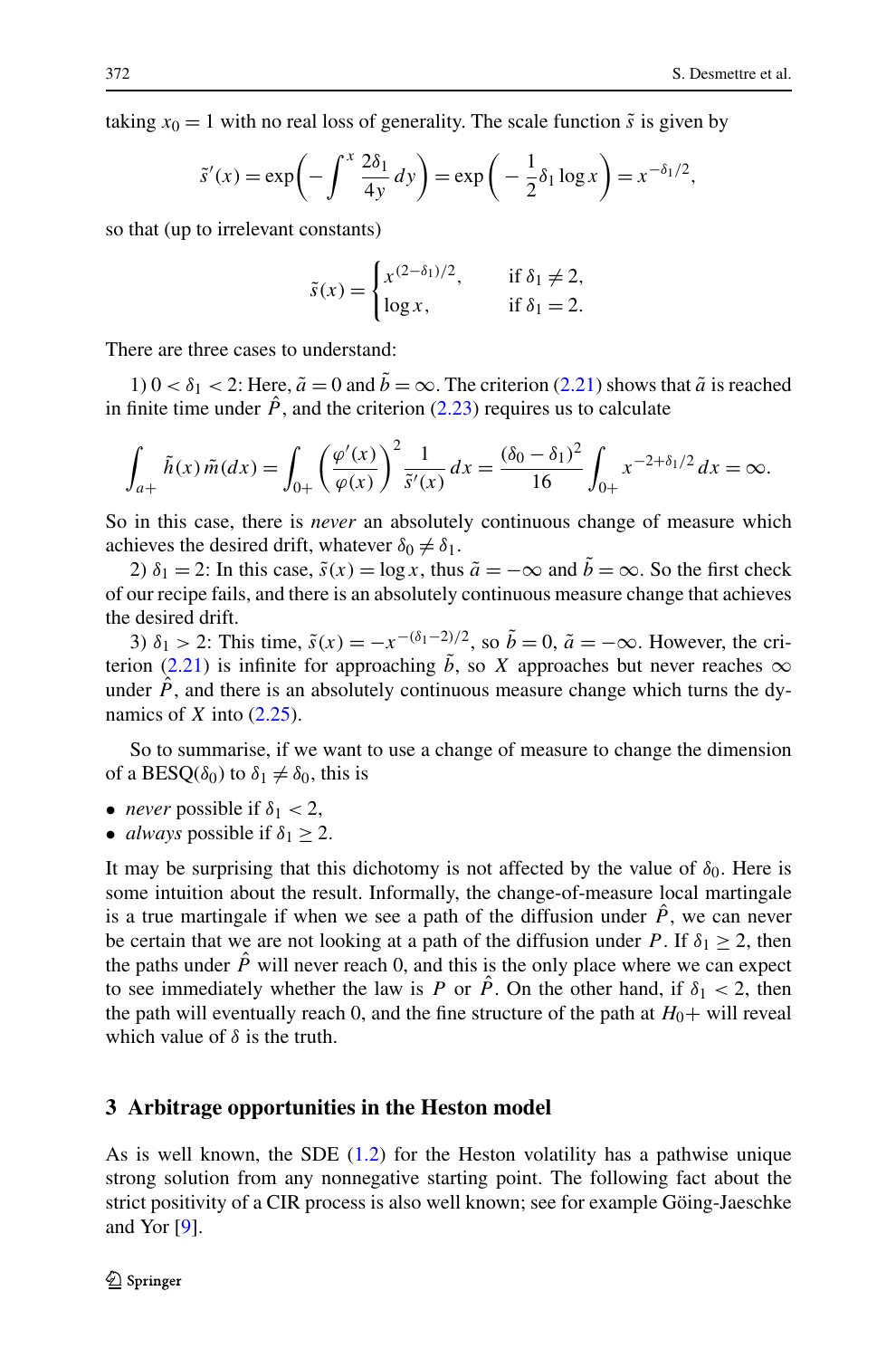<span id="page-14-0"></span>**Lemma 3.1** *For the CIR process v specified by* ([1.2](#page-1-0)), *the following are equivalent*:

(i)  $P[\forall t \in (0, T] : v_t > 0] = 1.$ (ii)  $2\kappa\theta > \sigma^2$  (*Feller condition*).

By scaling time in the CIR SDE ([1.2](#page-1-0)) to convert the volatility  $\sigma$  to the canonical value 2 appearing in the BESQ SDE  $(2.24)$  $(2.24)$  $(2.24)$ , we see that the Feller condition is equivalent to the statement that the *effective dimension* of the CIR process is at least 2,

$$
\delta := \frac{4\kappa\theta}{\sigma^2} \ge 2. \tag{3.1}
$$

**Definition 3.2** A probability measure  $\tilde{P}$  on  $\mathcal F$  is an *equivalent local martingale measure* (ELMM) if

(i) for all  $A \in \mathcal{F}$ , one has  $\tilde{P}[A] = 0$  iff  $P[A] = 0$ ;

(ii) the process *S* is a local martingale under  $\overline{P}$ .

The following result is a direct consequence of standard results about ELMMs, which can be found for example in Williams [[24,](#page-22-0) Lemma 5.4.2 and Theorem 5.4.3].

**Lemma 3.3** *Let*  $\tilde{P}$  *be an* ELMM *for the generalised Heston model* [\(1.1](#page-1-0)), ([1.2](#page-1-0)). *Then there exist predictable processes γ,γ* , *both locally square-integrable*, *such that*

(i) *the process Z* with  $Z_t := e^{M_t - \frac{1}{2}[M]_t}$  with

$$
M_t := \int_0^t \gamma_t dW_t + \int_0^t \gamma'_t dW'_t, \qquad t \in [0, T],
$$

*is a martingale*;

(ii)  $Z_T$  *is a density for*  $\tilde{P}$ ; (iii) *the integrand γ satisfies*

$$
\mu(v_t) + \sqrt{v_t} \left( \rho \gamma_t + \rho' \gamma_t' \right) = 0 \quad \text{for a.e. } t \in [0, T]; \tag{3.2}
$$

(iv)  $(S_t)_{t \in [0,T]}$  *is a local martingale with respect to*  $\tilde{P}$  *iff*  $(Z_t S_t)_{t \in [0,T]}$  *is a local martingale with respect to P* .

**Theorem 3.4** *Suppose that the Feller condition*  $(3.1)$  *fails, i.e.,*  $\delta < 2$ *. Then:* 

1) *The generalised Heston model* [\(1.1](#page-1-0)), ([1.2](#page-1-0)) *admits no* ELMM *if*  $\mu(0) \neq 0$ . 2) *The generalised Heston model* [\(1.1](#page-1-0)), ([1.2](#page-1-0)) *has an* ELMM *if*

$$
\int_{0+} \mu(x)^2 x^{-2+\delta/2} dx < \infty.
$$
 (3.3)

*Proof* 1) Assume by way of contradiction that there exists an ELMM. By Lemma 3.3, there exists a martingale *Z* such that  $(S_t Z_t)_{t \in [0,T]}$  is a *P*-local martingale and

$$
dZ_t/Z_t = \gamma_t dW_t + \gamma'_t dW'_t, \qquad t \in [0, T],
$$

 $\mathcal{D}$  Springer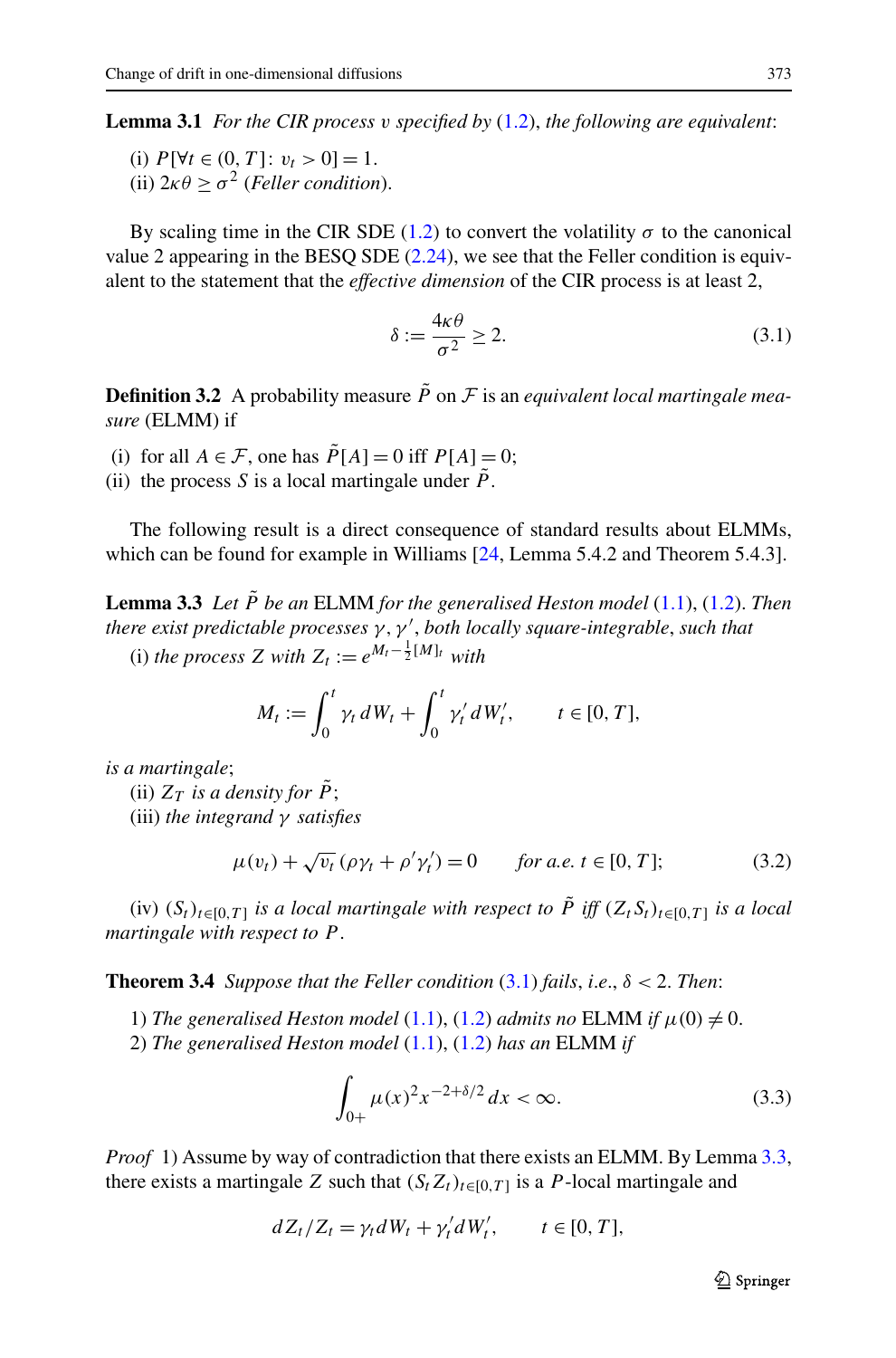<span id="page-15-0"></span>with predictable locally square-integrable, and therefore a.s. pathwise square-integrable, processes  $\gamma$ ,  $\gamma'$  satisfying [\(3.2](#page-14-0)). Using the continuity of  $\mu$ ,  $\mu(0) \neq 0$  and the fact that  $\gamma$ ,  $\gamma'$  are a.s. square-integrable, this implies

$$
\int_0^T \frac{1}{v_t} dt < \infty \qquad P\text{-a.s.} \tag{3.4}
$$

By Lemma [3.1](#page-14-0),  $P[\forall t \in [0, T] : v_t > 0] < 1$ . Therefore, if we define

$$
\tau_0 := \inf\{t \ge 0 \colon v(t) = 0\} \wedge T,
$$

we have  $P[\tau_0 < T] > 0$  and in particular

$$
P[v_{\tau_0} = 0] > 0. \tag{3.5}
$$

On the other hand, by Itô's formula,

$$
\log v_{\tau_0} = \log v_0 + \int_0^{\tau_0} \frac{\sigma}{\sqrt{v_t}} dW_t + \int_0^{\tau_0} \left( \frac{2\kappa \theta - \sigma^2}{2v_t} - \kappa \right) dt \,. \tag{3.6}
$$

From  $(3.4)$ , we get

$$
\int_0^{\tau_0} \frac{1}{v_t} dt < \infty \qquad P\text{-a.s.}
$$

so that both integrals in  $(3.6)$  are finite a.s., and therefore we obtain that

$$
P[\log v_{\tau_0} > -\infty] = P[v_{\tau_0} > 0] = 1.
$$

But this contradicts (3.5).

2) It is to be expected that if there is an ELMM, there will be many; so to prove the second statement, we shall identify one. We choose to take the change-of-measure martingale to be

$$
\frac{dZ_t}{Z_t} = -\frac{\mu(v_t)}{\rho' \sqrt{v_t}} dW'_t =: c(v_t) dW'_t, \qquad Z_0 = 1.
$$
 (3.7)

We see that *provided Z is a martingale*, the drift of *S* becomes 0 and the dynamics of *v* is unchanged. So we need to show that *Z* is a true martingale, and for this we use Theorem  $2.3$  and the arguments of Sect. [2](#page-2-0). As before at  $(2.8)$  $(2.8)$  $(2.8)$ , we define

$$
\tilde{Z}_t := \frac{1}{Z_t} = \exp\biggl(\int_0^t -c(v_s) \, d\tilde{W}'_s - \frac{1}{2} \int_0^t c(v_s)^2 \, ds\biggr).
$$

Here,  $d\tilde{W}'_t = dW'_t + c(v_t) dt$ . Noticing that  $\tilde{Z}$  can be written as

$$
\tilde{Z}_t = \exp(B_{A_t} - A_t)
$$

for some Brownian motion *B*, with  $A_t := \int_0^t c(v_s)^2 ds$ , it is clear that Question 1 from Sect. [2](#page-2-0) is now equivalent to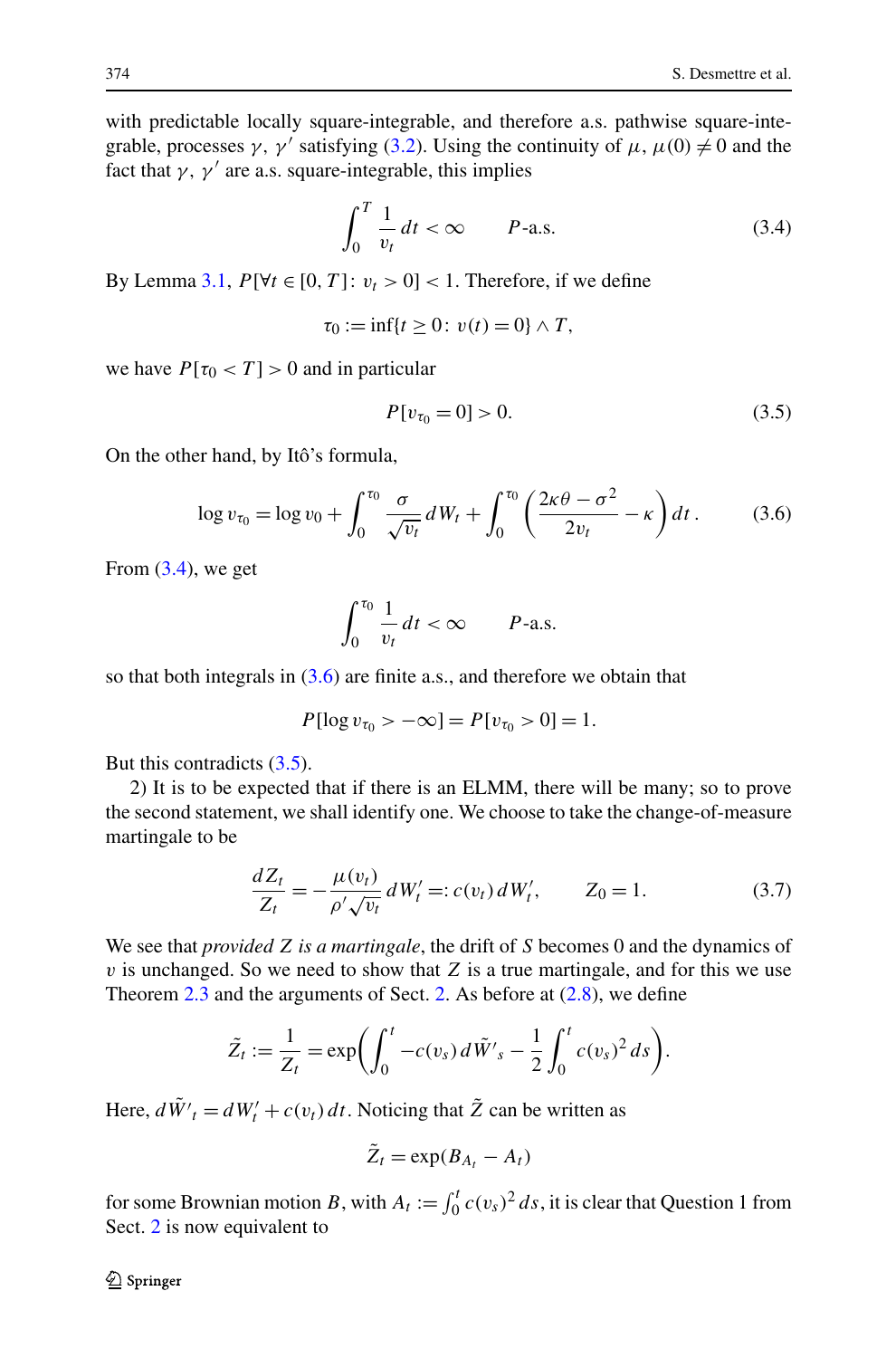QUESTION 2': Under  $\hat{P}$ , does  $A_t := \int_0^t c(v_s)^2 ds$  reach infinity in finite time?

This is a question about the CIR process  $v$ . The scale function of  $v$  is given by

$$
\tilde{s}'(v) = \exp\biggl(-2\int_0^v \frac{\kappa(\theta - x)}{\sigma^2 x} dx\biggr) = v^{-\delta/2} e^{2\kappa v/\sigma^2}.
$$

The scale function  $\tilde{s}$  is therefore finite at 0, since  $\delta < 2$ , and *v* will reach 0 in finite time under  $\hat{P}$ . The criterion that A does not explode under  $\hat{P}$  is (see Proposition [2.1](#page-4-0)) that

$$
\int_{0+} c(x)^2 \tilde{m}(dx) = \int_{0+} c(x)^2 \frac{dx}{\sigma(x)^2 \tilde{s}'(x)} \approx \int_{0+} \mu(x)^2 x^{-2+\delta/2} dx \tag{3.8}
$$

should be finite, and this is condition ([3.3](#page-14-0)). The symbol  $\approx$  in (3.8) means that the ratio of the two sides is bounded and bounded away from 0.  $\Box$ 

*Remark 3.5* Similar calculations as those in the preceding proof of the first statement appear in Guo [\[10](#page-21-0)], where it is shown that there is no ELMM if the stock price process itself is a CIR process and the Feller condition does not hold.

**Corollary 3.6** *The classical Heston model with constant drift*  $\mu \neq 0$  *does not admit an ELMM if the Feller condition is not satisfied*.

The significance of this result lies in the fact that by the famous *fundamental theorem of asset pricing (FTAP)*, the non-existence of an ELMM implies the existence of a *free lunch with vanishing risk*, i.e., a weak form of arbitrage; see Delbaen and Schachermayer [\[5](#page-21-0), [6\]](#page-21-0). We give an explicit construction in the [Appendix](#page-17-0).

Finally, for completeness, we record the following little result which tells us what happens when the Feller condition holds.

**Theorem 3.7** *Suppose that the Feller condition* [\(3.1\)](#page-14-0) *holds, i.e.,*  $\delta \geq 2$ *. Then there is always an ELMM*.

*Proof* Recall our standing assumption that  $\mu$  is continuous. We use the same changeof-measure martingale ([3.7](#page-15-0)) as for the proof of Theorem [3.4,](#page-14-0) part 2). Exactly as there, we need to establish that  $A_t := \int_0^t c(v_s)^2 ds$  remains finite for all time. But we have

$$
c(v) := -\frac{\mu(v)}{\rho'\sqrt{v}},
$$

and since the CIR process remains strictly positive for all *t >* 0 by Lemma [3.1](#page-14-0) and does not explode, it follows immediately that if  $v_0 > 0$ , then *A* does not explode. If  $v_0 = 0$ , a separate argument is required, which we leave to the reader.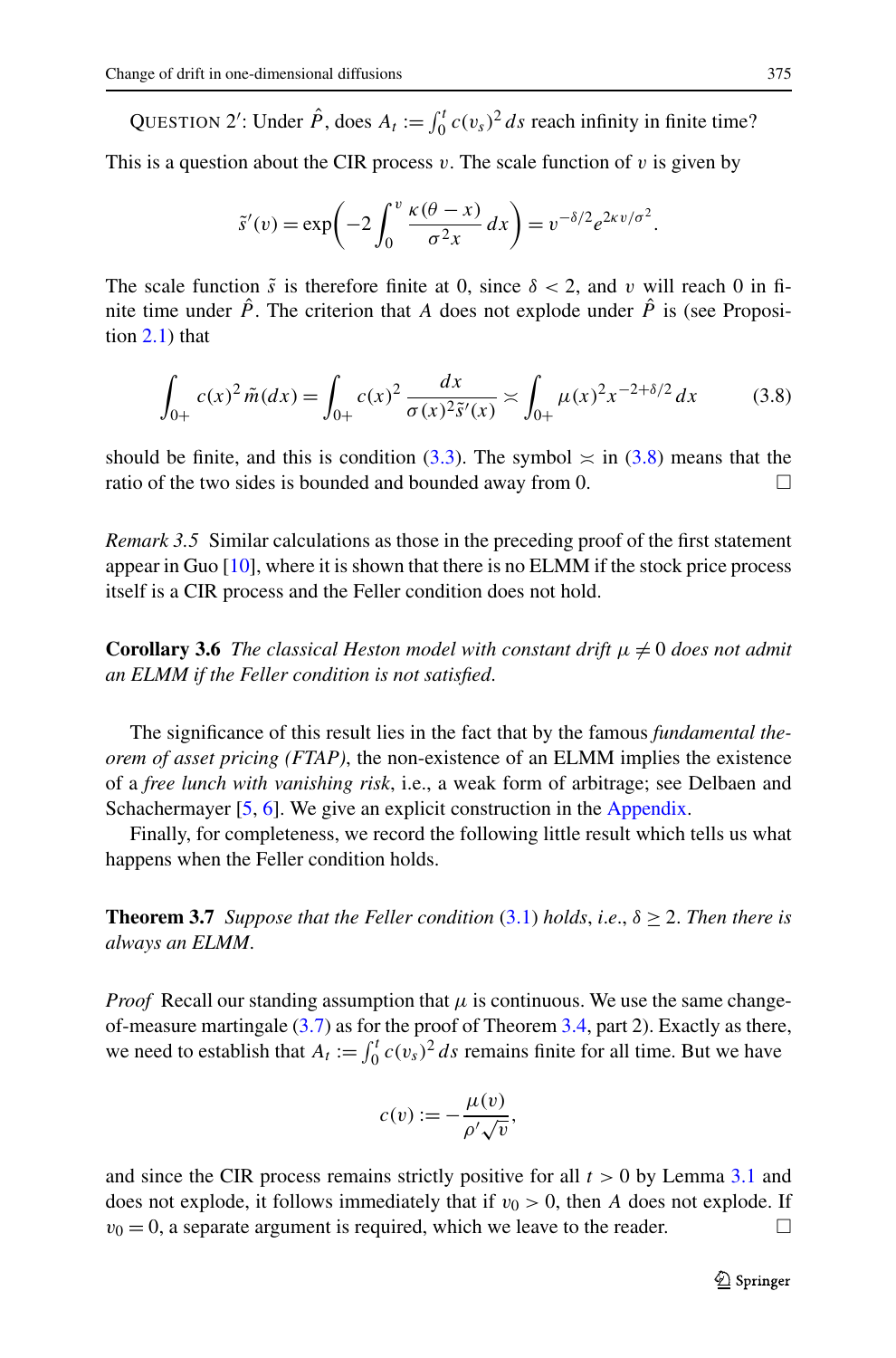## <span id="page-17-0"></span>**4 Conclusion**

We have provided a complete characterisation of when the change-of-measure local martingale that transforms a one-dimensional diffusion to another one with a different drift is a true martingale. We are able to decide this question by a simple three-step algorithm (compare Theorem [2.7\)](#page-11-0). This has practical implications for a generalised Heston model that allows a volatility-dependent growth rate: We can show the absence of arbitrage if a simple integrability condition holds, even when the Feller condition is violated. This extends the results for the classical Heston model with constant growth rate different from the riskless rate, for which we have shown that no ELMM exists and thus arbitrage opportunities are incurred in that case.

**Acknowledgements** Sincere thanks are due to Ralf Korn for many fruitful discussions in the early stages of this project. We also appreciate helpful comments of David Criens and an anonymous referee. Moreover, we wish to thank Martin Schweizer for a very careful reading of this manuscript.

S. Desmettre und G. Leobacher are supported by the Austrian Science Fund (FWF) projects F5507- N26 and F5508-N26, which are part of the Special Research Program *Quasi-Monte Carlo Methods: Theory and Applications*. S. Desmettre moreover appreciates support by the DFG Research Training Group 1932 *Stochastic Models for Innovations in the Engineering Sciences*.

**Funding Note** Open access funding provided by Johannes Kepler University Linz.

**Publisher's Note** Springer Nature remains neutral with regard to jurisdictional claims in published maps and institutional affiliations.

**Open Access** This article is licensed under a Creative Commons Attribution 4.0 International License, which permits use, sharing, adaptation, distribution and reproduction in any medium or format, as long as you give appropriate credit to the original author(s) and the source, provide a link to the Creative Commons licence, and indicate if changes were made. The images or other third party material in this article are included in the article's Creative Commons licence, unless indicated otherwise in a credit line to the material. If material is not included in the article's Creative Commons licence and your intended use is not permitted by statutory regulation or exceeds the permitted use, you will need to obtain permission directly from the copyright holder. To view a copy of this licence, visit http://creativecommons.org/licenses/by/ 4.0/.

### **Appendix: Making an FLVR in the Heston model**

The main result of Delbaen and Schachermayer [\[5\]](#page-21-0) is that for a locally bounded semimartingale, the existence of an equivalent local martingale measure is a condition equivalent to the absence of a free lunch with vanishing risk. The following lemma follows readily from the definition of *free lunch with vanishing risk (FLVR)*; see [\[5](#page-21-0), Definition 2.8].

**Lemma A.1** *Suppose that there exists a sequence*  $f_n := (H_n \cdot S)_{\infty}$  *of admissible terminal wealths with the following properties*:

1) *The negative parts*  $f_n^-$  *tend uniformly to zero.* 

2) The  $f_n$  *tend almost surely to some nonnegative limit*  $f_{\infty}$  *which is not almost surely zero*.

*Then there exists an FLVR*.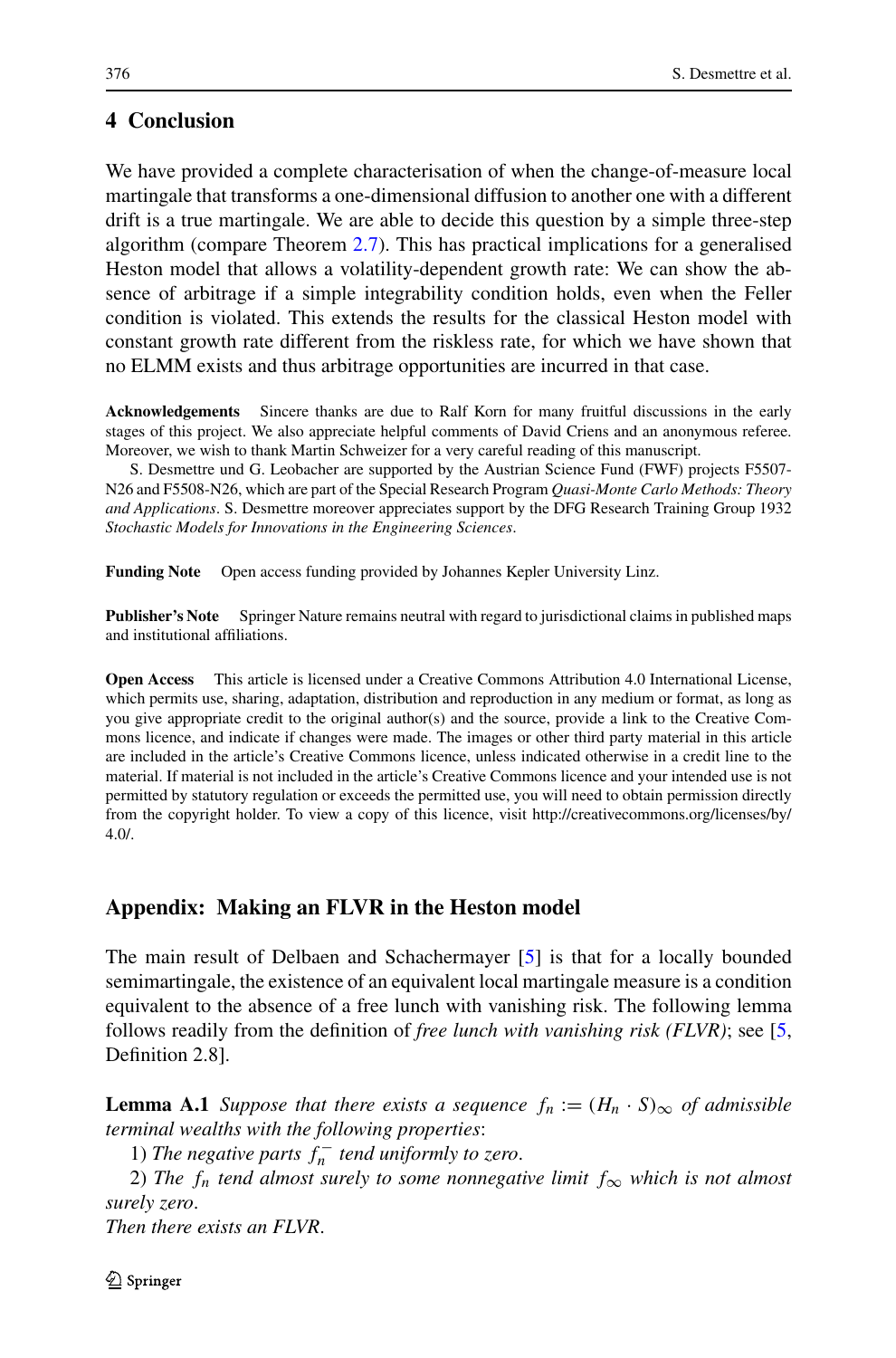<span id="page-18-0"></span>*Proof* We need to construct a sequence  $(K_m)$  of admissible strategies, a sequence *(g<sub>m</sub>)* of bounded measurable functions with  $(K_m \cdot S)_{\infty}$  ≥ *g<sub>m</sub>* and a measurable function  $g_{\infty}$  which is nonnegative and positive with positive probability such that  $\lim_{m\to\infty}$   $\|g_m - g_\infty\|_{\infty} = 0.$ 

Without loss of generality, we may assume that  $f_n \ge -n^{-1}$  for all *n*, by passing to a subsequence if necessary. We have  $f_n \wedge 1 \rightarrow f_\infty \wedge 1$  a.s. Note that we also have  $-1 \le -n^{-1} \le f_n \wedge 1 \le 1$  and  $0 \le f_\infty \wedge 1 \le 1$ . Let  $A := \{f_\infty \wedge 1 > 0\}$ . By assumption,  $P[A] > 0$ . By Egorov's theorem, there exist a measurable set  $B \subseteq A$ with  $P[B] > 0$  and a subsequence  $(n_m)$  such that uniformly on *B*,

$$
f_{n_m} \wedge 1 \longrightarrow f_{\infty} \wedge 1
$$
 as  $m \to \infty$ .

We now define  $K_m := H_{n_m}, g_m := (f_{n_m} \wedge 1)1_B - n_m^{-1}1_{\Omega \setminus B}$  and  $g_{\infty} := (f_{\infty} \wedge 1)1_B$ , which have the required properties.  $\Box$ 

We now directly construct a sequence  $(f_n)$  with the above properties and thus an FLVR. Then it follows from Delbaen and Schachermayer [\[5\]](#page-21-0) that there is no equivalent local martingale measure. We concentrate on the finite-horizon case. This is not a limitation: if we can construct an FLVR over [0, T] with  $0 < T < \infty$ , then we get an FLVR over  $[0, \infty)$  by simply investing our gains up to time *T* in the riskless asset after time *T* .

To fix ideas, we assume with no real loss of generality that  $r = 0$  and  $\mu > 0$ ; if  $\mu = 0$ , then we are already under an equivalent local martingale measure and there is nothing interesting to say, and if  $\mu < 0$ , the argument we give carries through by reversing signs in the appropriate places.

We first reduce the problem to a simpler canonical form, by modifying the SDE for *v* to

$$
dv_t = \sigma \sqrt{v_t} \, dW_t + \kappa \theta \, dt. \tag{A.1}
$$

We can always do this because if we can construct an FLVR in this setting, we can perform an absolutely continuous change of measure to change the drift in  $(A.1)$ into the original drift in ([1.2](#page-1-0)), and null events (and therefore an FLVR) will not be changed by this (of course, this will change the drift in  $(1.1)$  $(1.1)$  $(1.1)$ , but an equivalent change of measure to *W* can be applied to reverse this). Once we have done this, we have that  $v$  is a BESQ process, or at least a BESQ process run at a constant speed which need not be 1. Again, we change nothing that matters by rescaling the speed so that we are looking at an actual BESQ process, i.e.,

$$
dv_t = 2\sqrt{v_t} \, dW_t + \delta \, dt,\tag{A.2}
$$

where we have the correspondence  $\delta = 4\kappa \theta/\sigma^2$ . Thus the Feller condition ([3.1](#page-14-0)) is the statement that  $\delta$  < 2, the familiar condition in terms of the dimension  $\delta$  of the BESQ process that the process hits 0. For more background on BESQ processes, we refer to Revuz and Yor [\[19,](#page-21-0) Chap. XI, §1].

Looking at  $(1.1)$  $(1.1)$ , it is rather obvious what the idea of the construction should be: we need to go long in the asset when  $v$  is very small because at such times, the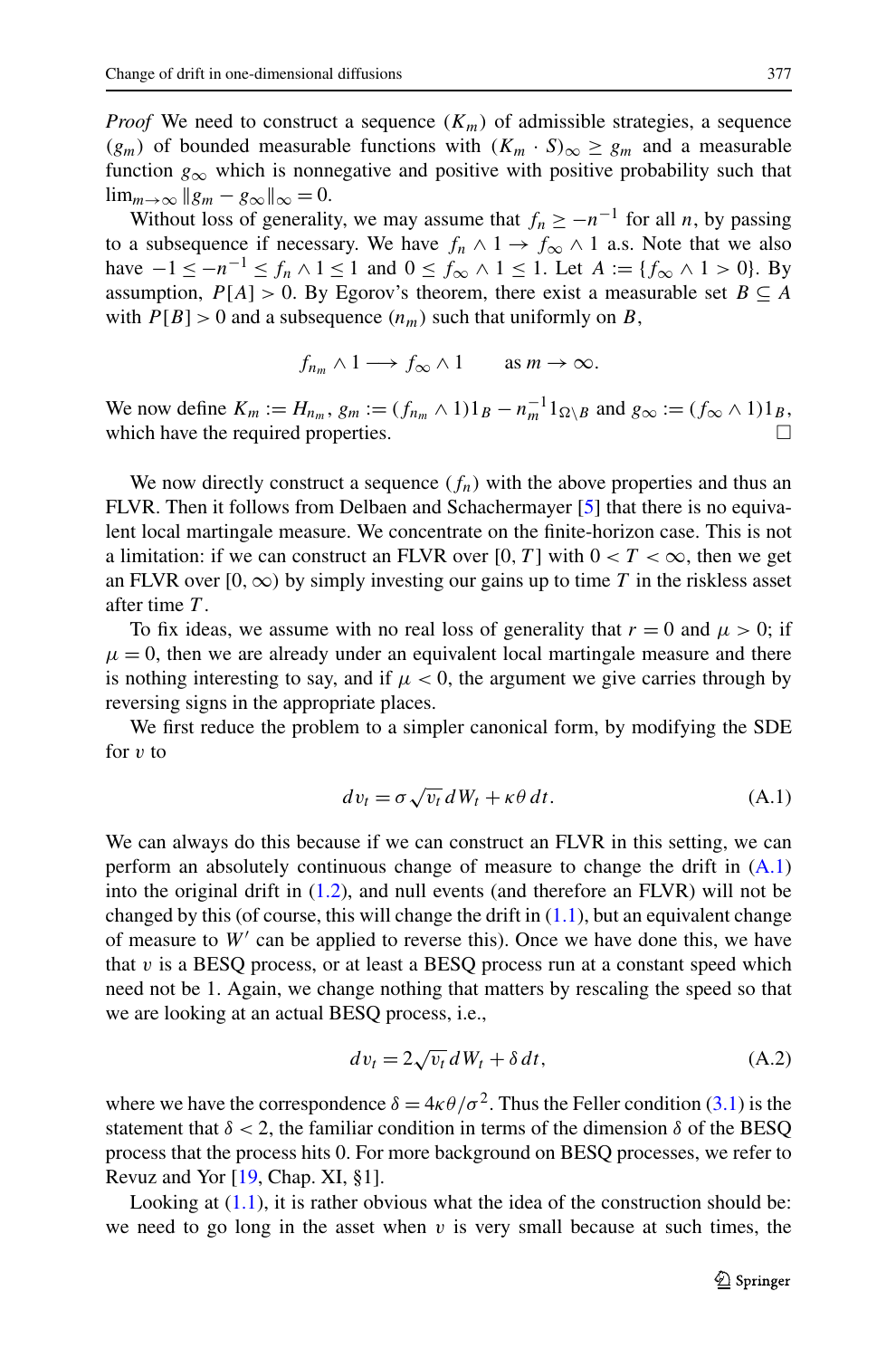positive drift  $\mu$  will dominate the tiny variance. Ideally, we could just hold the asset at the times when *v* is *equal* to zero, because then the martingale part of the gainsfrom-trade process would vanish and we should just get the drift contribution; but this does not work because the Lebesgue measure of the set of times when  $v = 0$  is zero, see for example [[19,](#page-21-0) Proposition 1.5]. So the next attempt is to hold the asset only at times when  $v_t < \varepsilon$  for some very small  $\varepsilon > 0$ , which we hope will be an approximate arbitrage. As we shall see, this leads us to an FLVR.

In order to do this, we must be able to do some calculations on BESQ processes, which turn out to be easier in terms of the scale and speed representation of *v* in terms of a standard Brownian motion. A scale function of *v* is easily verified to be

$$
s(x) = x^{1-\delta/2}.
$$

If we then consider the diffusion in natural scale,  $Y_t = s(v_t) = v_t^{1-\delta/2}$ , and apply Itô's formula (as the scale function is not  $C^2$ , this is only valid in the region  $(0, \infty)$  where *s* is  $C^2$ , we find that

$$
dY_t = (2 - \delta)v_t^{(1-\delta)/2} dW_t = (2 - \delta)Y_t^{(1-\delta)/(2-\delta)} dW_t,
$$
 (A.3)

at least while  $Y$  is strictly positive. Clearly  $(A.3)$  cannot hold for all time, because otherwise *Y* would be a nonnegative local martingale and would have to stick at 0 once it reaches 0. Of course, this does not happen, and this is because of a local-time effect at zero; see Rogers and Williams  $[21, V.48.6]$  $[21, V.48.6]$  for more details. But  $(A.3)$  tells us that away from 0, the speed measure for *Y* is

$$
m(dy) = \frac{dy}{(2-\delta)^2} |y|^{2(\delta-1)/(2-\delta)},
$$

and the speed measure does not charge 0 because *Y* spends no time there. So we may create a weak solution to [\(A.2\)](#page-18-0) starting from a standard Brownian motion *B* with local time process  $\{\ell(t, x) : x \in \mathbb{R}, t \ge 0\}$  by the recipe

$$
\Lambda_t := \int \ell(t, a) m(da) = \int_0^t \frac{|B_u|^{2(\delta - 1)/(2 - \delta)}}{(2 - \delta)^2} du,
$$
  
\n
$$
\tau_t = \inf\{u : \Lambda_u > t\},
$$
  
\n
$$
Y_t = |B_{\tau_t}|,
$$
  
\n
$$
v_t = Y_t^{2/(2 - \delta)};
$$

see  $[21, V.47, V.48]$  $[21, V.47, V.48]$  for more details.

The idea now is to make a portfolio  $\varphi(Y_t)/S_t$  so that the gains-from-trade process becomes

$$
G_t := \int_0^t \varphi(Y_u) \left( \sqrt{v_u} \, d\hat{W}_u + \mu \, du \right), \tag{A.4}
$$

where  $d\hat{W} = \rho dW + \rho' dW'$ ; see [\(1.1](#page-1-0)). We do this in such a way that the local martingale term in  $(A.4)$  is negligible, and the Lebesgue term is not. To explain, when we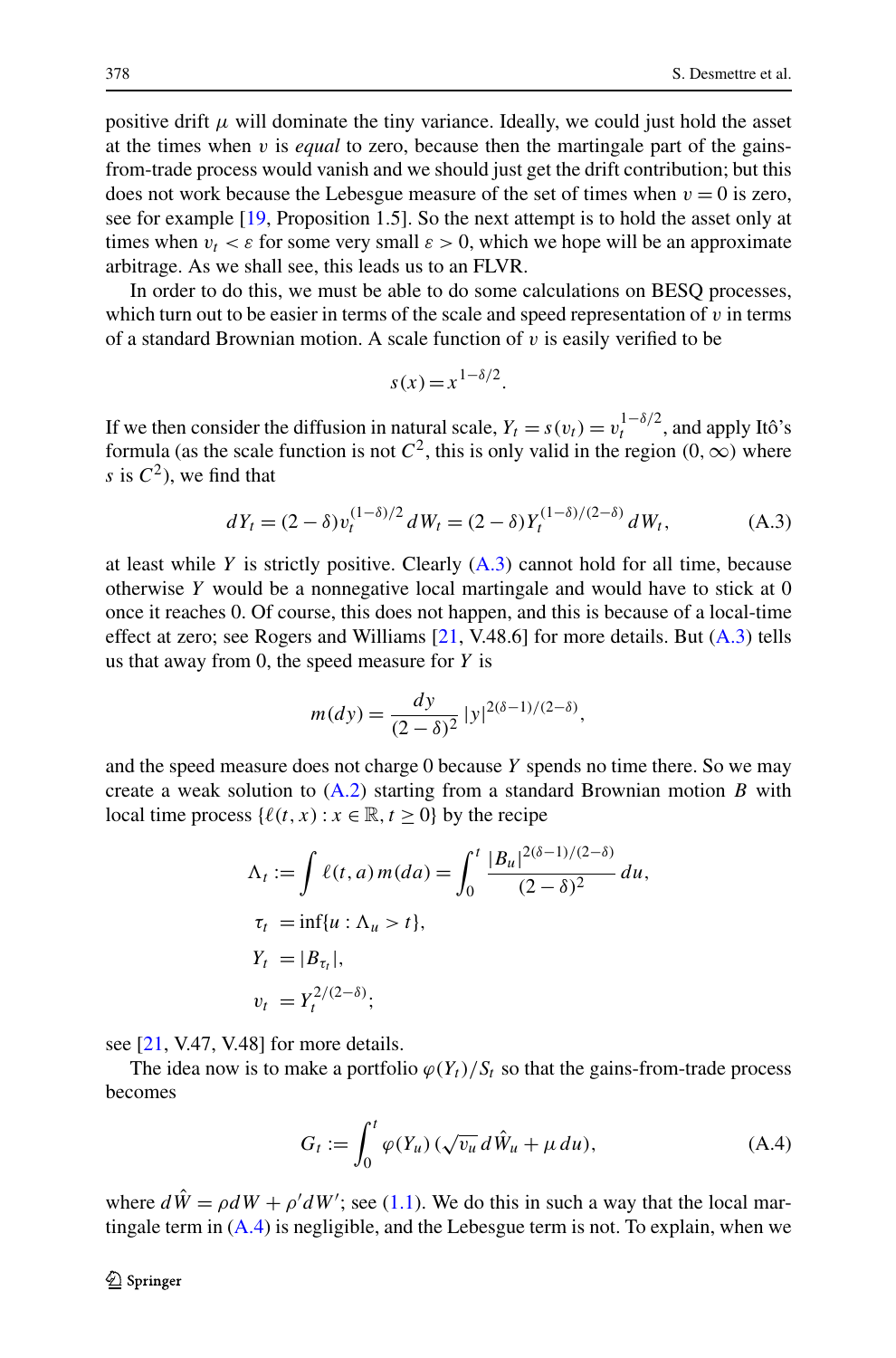<span id="page-20-0"></span>look at the Lebesgue integral in  $G_t$ , we see  $\mu$  times

$$
\int_0^t \varphi(Y_u) \, du = \int_0^t \varphi(|B_{\tau_s}|) \, ds = \int_0^{\tau_t} \varphi(|B_u|) \, d\Lambda_u
$$
\n
$$
= \int_0^{\tau_t} \varphi(|B_u|) \, \frac{|B_u|^{2(\delta - 1)/(2 - \delta)}}{(2 - \delta)^2} \, du.
$$

If we now choose  $\varepsilon > 0$  and define

$$
\varphi(x) = (2\varepsilon)^{-1} I_{[0,\varepsilon]}(x) x^{2(1-\delta)/(2-\delta)} (2-\delta)^2,
$$
\n(A.5)

we find that as  $\varepsilon \downarrow 0$ ,

$$
\int_0^t \varphi(Y_u) du = (2\varepsilon)^{-1} \int_0^{\tau_t} I_{[0,\varepsilon]}(|B_u|) du = \frac{1}{2\varepsilon} \int_{-\varepsilon}^\varepsilon \ell(\tau_t, x) dx \longrightarrow \ell(\tau_t, 0). \tag{A.6}
$$

The quadratic variation of the martingale part of *G* is

$$
\langle G \rangle_t = \int_0^t \varphi(Y_u)^2 v_u \, du = \int_0^t \varphi(Y_u)^2 Y_u^{2/(2-\delta)} \, du
$$
  
\n
$$
= \int_0^{\tau_t} \varphi(|B_u|)^2 |B_u|^{2/(2-\delta)} \, d\Lambda_u
$$
  
\n
$$
= \frac{(2-\delta)^2}{4\varepsilon^2} \int_0^{\tau_t} I_{[0,\varepsilon]}(|B_u|) |B_u|^2 \, du
$$
  
\n
$$
= \frac{(2-\delta)^2}{4\varepsilon^2} \int_{-\varepsilon}^\varepsilon \ell(\tau_t, x) |x|^2 \, dx
$$
  
\n
$$
\asymp \frac{(2-\delta)^2}{6} \ell(\tau_t, 0) \varepsilon \quad \text{as } \varepsilon \downarrow 0.
$$
 (A.7)

From (A.7), we therefore obtain

$$
\lim_{\epsilon \downarrow 0} \langle G \rangle_t = 0 \quad \text{a.s.},
$$

$$
E[\langle G \rangle_{\Lambda(t)}] = O(\varepsilon).
$$

Equations  $(A.6)$  and  $(A.7)$  are the main parts of what we need; all that remains is to put the bits together.

So we let *M* denote the local martingale part of *G*, fix some positive time horizon *T* and construct the FLVR. For this, we consider a sequence  $\varepsilon = 2^{-n}$  of values of  $\varepsilon$ and consider the portfolios  $\varphi$  given by (A.5) for the different values of  $\varepsilon$ . We are only going to use this portfolio until the stopping time which is the minimum of  $\Lambda_T$  and

$$
\theta_n:=\inf\{t:|M_t|>n^{-1}\},\
$$

after which everything stops. Now we have (with  $M_t^* := \sup\{|M_u| : u \le t\}$ )

$$
P[M^*_{\Lambda_T \wedge \theta_n} > n^{-1}] \le n^2 E[(M^*_{\Lambda_T \wedge \theta_n})^2] \le 4n^2 E[M^2_{\Lambda_T \wedge \theta_n}]
$$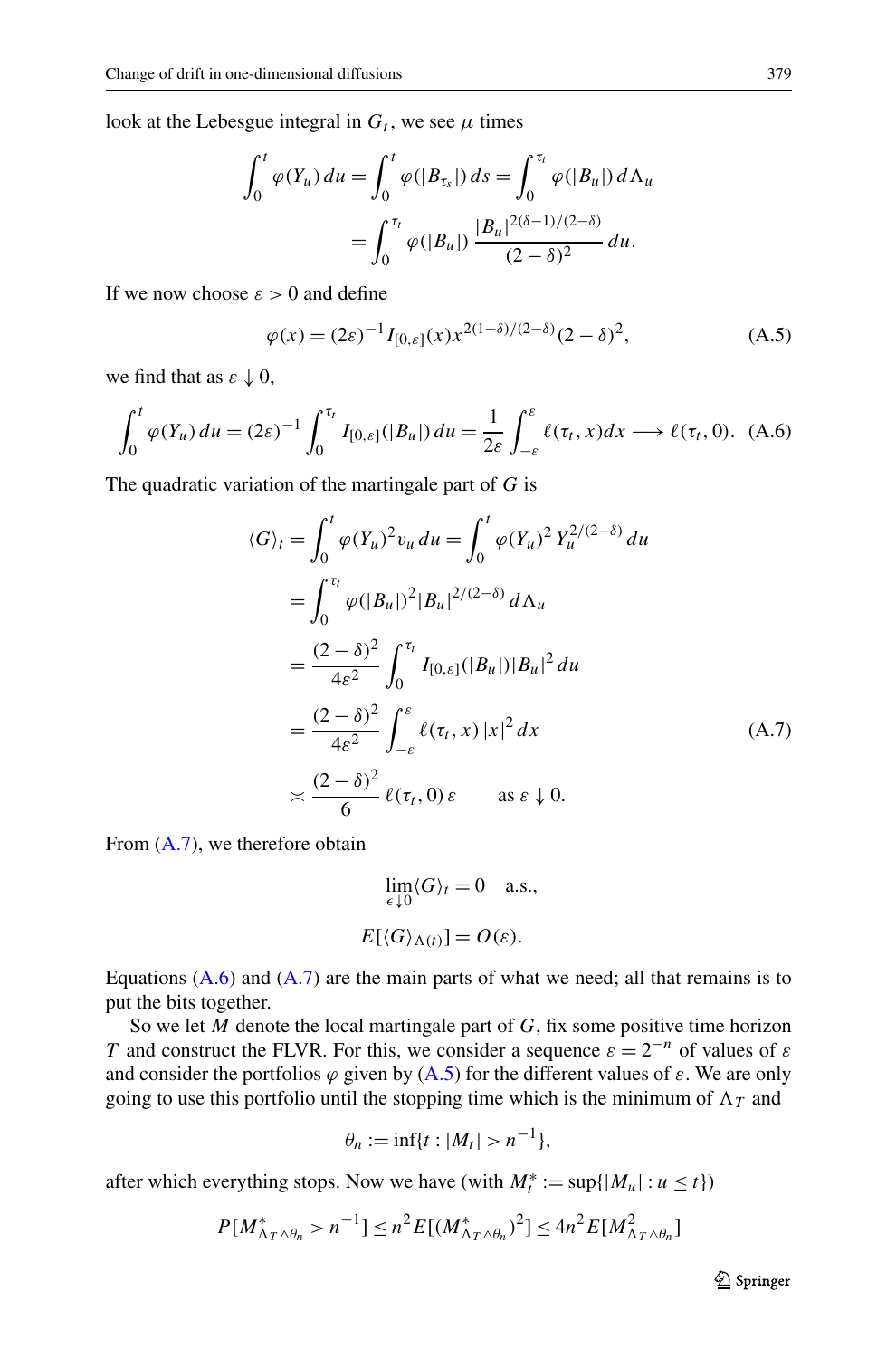<span id="page-21-0"></span>by Doob's submartingale maximal inequality, and in view of  $(A.7)$  $(A.7)$ , we have the bound

$$
P[M_{\theta_n}^* > n^{-1}] \le Cn^2 2^{-n}
$$

for some finite constant *C*. Hence by Borel–Cantelli, for all but finitely many *n*, we have  $M_{\theta_n}^* \leq n^{-1}$  and therefore  $\theta_n > \Lambda_T$ . The negative part of  $G_{\Lambda_T \wedge \theta_n}$  is no more than  $n^{-1}$ , and as we let  $n \to \infty$ , the terminal value  $G_{\Lambda_T \wedge \theta_n}$  converges to  $\mu\ell(T,0)$ , which is of course nonnegative and positive with positive probability. The FLVR is constructed.

#### **References**

- 1. Albrecher, H., Mayer, P., Schoutens, W., Tistaert, J.: The little Heston trap. Wilmott Magazine, 83–92 (2007)
- 2. Bernard, C., Cui, Z., McLeish, D.: On the martingale property in stochastic volatility models based on time-homogeneous diffusions. Math. Finance **27**, 194–223 (2017)
- 3. Çetin, U.: Diffusion transformations, Black–Scholes equation and optimal stopping. Ann. Appl. Probab. **28**, 3102–3151 (2018)
- 4. Clark, I.J.: Foreign Exchange Option Pricing: A Practitioner's Guide. Wiley Finance Series, New Jersey (2011)
- 5. Delbaen, F., Schachermayer, W.: A general version of the fundamental theorem of asset pricing. Math. Ann. **300**, 463–520 (1994)
- 6. Delbaen, F., Schachermayer, W.: The fundamental theorem of asset pricing for unbounded stochastic processes. Math. Ann. **312**, 215–250 (1998)
- 7. Delbaen, F., Shirakawa, H.: No arbitrage condition for positive diffusion price processes. Asia-Pac. Financ. Mark. **9**, 159–168 (2002)
- 8. Dynkin, E.B.: Markov Processes. Springer, Berlin (1965)
- 9. Göing-Jaeschke, A., Yor, M.: A survey and some generalizations of Bessel processes. Bernoulli **9**, 313–349 (2003)
- 10. Guo, Z.J.: A note on the CIR process and the existence of equivalent martingale measures. Stat. Probab. Lett. **78**, 481–487 (2008)
- 11. Heston, S.: A closed-form solution for options with stochastic volatility with applications to bond and currency options. Rev. Financ. Stud. **6**, 327–343 (1993)
- 12. Hulley, H., Platen, E.: A visual classification of local martingales. *UTS Quantitative Research Centre Research Paper* no. 238 (2008). Available online at <https://doi.org/10.2139/ssrn.2175896>
- 13. Hulley, H., Platen, E.: A visual criterion for identifying Itô diffusions as martingales or strict local martingales. In: Dalang, R., et al. (eds.) Seminar on Stochastic Analysis, Random Fields and Applications, vol. VI, pp. 147–157. Springer, Basel (2011)
- 14. Itô, K., Watanabe, S.: Transformation of Markov processes by multiplicative functionals. Ann. Inst. Fourier **1**, 13–30 (1965)
- 15. Kotani, S.: On a condition that one-dimensional diffusion processes are martingales. In: Émery, M., Yor, M. (eds.) Séminaire de Probabilités XXXIX, in Memoriam Paul-André Meyer. Lecture Notes in Mathematics, vol. 1874, pp. 149–156. Springer, Berlin (2006)
- 16. Mijatovic, J., Urusov, M.: Deterministic criteria for the absence of arbitrage in one-dimensional dif- ´ fusion models. Finance Stoch. **16**, 225–247 (2012)
- 17. Mijatović, J., Urusov, M.: On the martingale property of certain local martingales. Probab. Theory Relat. Fields **152**, 1–30 (2012)
- 18. Palmowski, Z., Rolski, T.: A technique for exponential change of measure for Markov processes. Bernoulli **8**, 767–785 (2002)
- 19. Revuz, D., Yor, M.: Continuous Martingales and Brownian Motion, 3rd edn. Springer, Berlin (2004)
- 20. Rogers, L.C.G., Williams, D.: Diffusions, Markov Processes and Martingales: Volume 1, Foundations, 2nd edn. Cambridge University Press, Cambridge (2000)